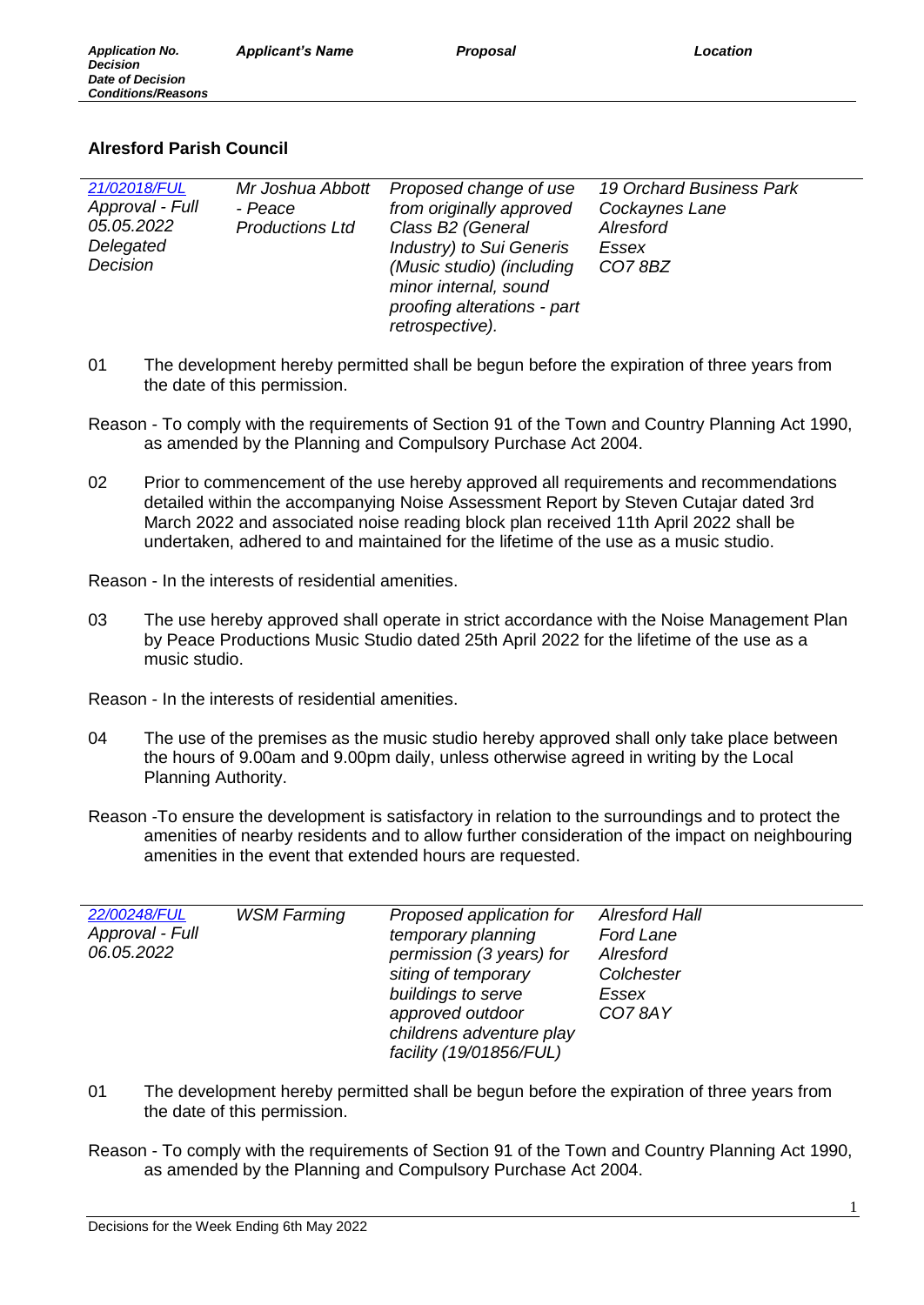- 02 The structures hereby permitted shall be removed and the land restored to its former condition on or before 3 years from the first opening of children's adventure play attraction to the public.
- Reason -The application relates to the siting of temporary structures before the remainder of the previous consent with indoor facilities will be implemented, in more certain operational and financial times.
- 03 The development hereby permitted shall be carried out in accordance with the following approved plans/documents
- Site Plan A1 (GA\_02\_SP231121 Rev B)
- Shop Building As Proposed (GAS\_01 Rev A)
- 6.2m x 3.6m Executive Toilet Block Plan & Elevations (TFS-21-30-001)
- 10.6m x 3.6m Executive Toilet Block Plan & Elevations (TFS-20-15-002)
- Tipis.21.12.21vc (GAS\_02)
- Staff Welfare.21.12.21vc (GAS\_03)
- F&B\_Units.21.12.21vc (GAS\_05)
- Storage.21.12.21vc (GAS\_06)
- Info Hut and Kiosk v3

Reason - For the avoidance of doubt.

| 22/00447/FULHH<br>Approval - Full<br>04.05.2022<br>Delegated<br>Decision | Mr R Thompson | Proposed design<br>amendment to an<br>existing consent ref:<br>20/01511/FUL (which<br>was for a side extension<br>above existing garage,<br>two storey side extension<br>and chimney<br>reconstruction). | 166 Wivenhoe Road<br>Alresford<br>Colchester<br>Essex<br>CO78AQ |
|--------------------------------------------------------------------------|---------------|----------------------------------------------------------------------------------------------------------------------------------------------------------------------------------------------------------|-----------------------------------------------------------------|
|--------------------------------------------------------------------------|---------------|----------------------------------------------------------------------------------------------------------------------------------------------------------------------------------------------------------|-----------------------------------------------------------------|

- 01 The development hereby permitted shall be begun before the expiration of three years from the date of this permission.
- Reason To comply with the requirements of Section 91 of the Town and Country Planning Act 1990, as amended by the Planning and Compulsory Purchase Act 2004.
- 02 The development hereby permitted shall be carried out in accordance with the following approved plan:

07 C 05F

Reason - For the avoidance of doubt and in the interests of proper planning.

# **Ardleigh Parish Council**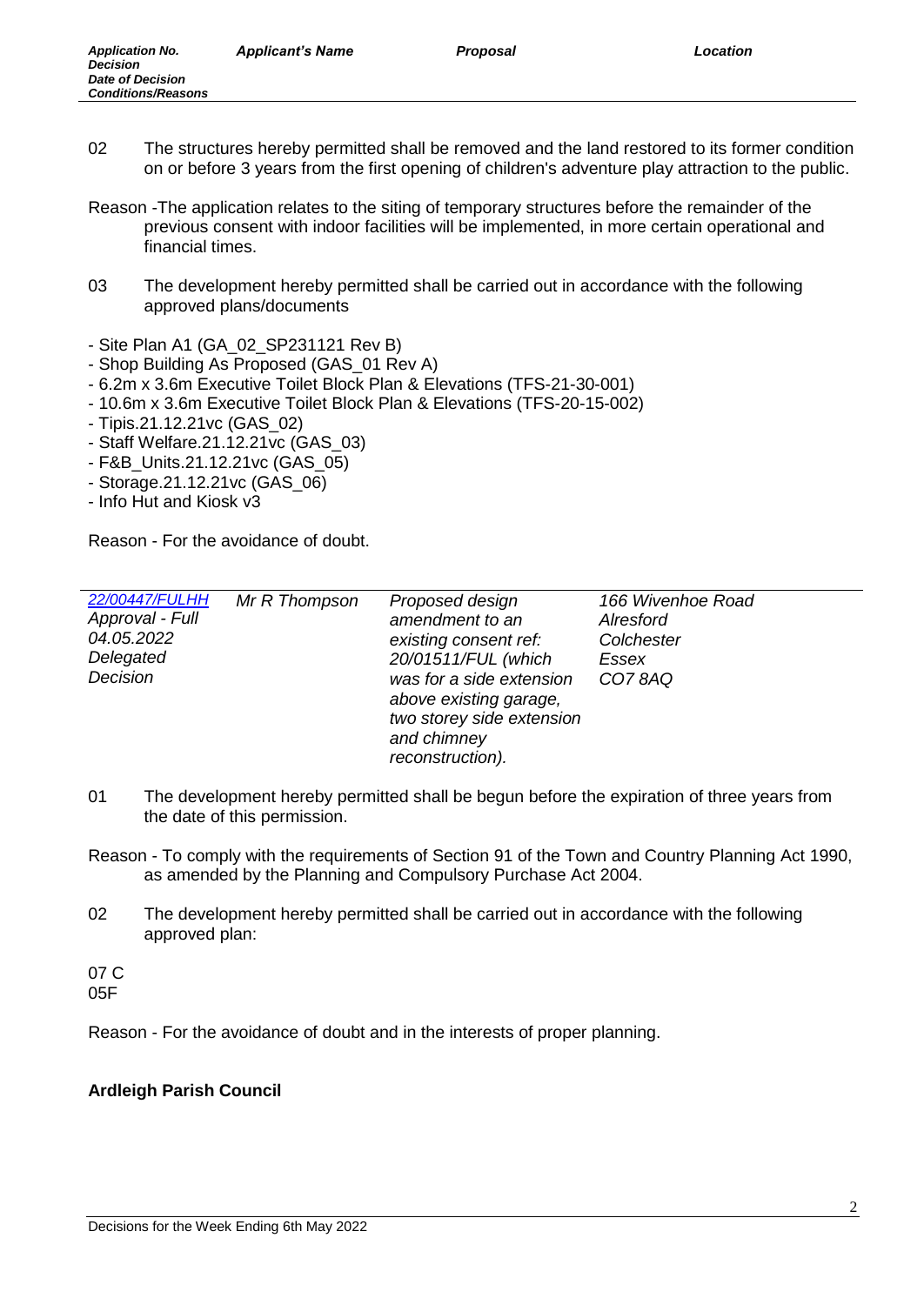| 21/01403/FUL<br>Approval - Full<br>03.05.2022<br>Delegated<br>Decision | Mr Woods | Proposed replacement of 4 Hunters Chase<br>an agricultural storage<br>building with a three<br>bedroom bungalow. (In<br>lieu of prior approval for<br>conversion into dwelling<br>subject of application | Ardleigh<br>Colchester<br>Essex<br>CO77LW |
|------------------------------------------------------------------------|----------|----------------------------------------------------------------------------------------------------------------------------------------------------------------------------------------------------------|-------------------------------------------|
|                                                                        |          | 20/00886/COUNOT)                                                                                                                                                                                         |                                           |

- 01 The development hereby permitted shall be begun before the expiration of three years from the date of this permission.
- Reason To comply with the requirements of Section 91 of the Town and Country Planning Act 1990, as amended by the Planning and Compulsory Purchase Act 2004.
- 02 The development hereby permitted shall be carried out in accordance with the following approved plan: WHC-02 - revision A; received 9th August 2021 and un-numbered Visibility Splay plan; received 22nd October 2021.

- 03 No building or engineering operations authorised by this permission shall be commenced until the existing agricultural building (the subject of 20/00866/COUNOT and the bank of glasshouses shown as being demolished on drawing WHC-02) on the site have been demolished and all materials resulting therefrom shall be cleared from the site.
- Reason The development hereby permitted has only been supported on the basis that the existing agricultural buildings be removed from the site to justify their replacement with a single dwelling which ordinarily would be contrary to the development plan which directs new development to sites within settlement development boundaries.
- 04 Prior to occupation of the dwelling and as indicated on un-numbered Visibility Splay the road junction/access at its centre line shall be provided with a minimum clear to ground visibility splay with dimensions of 2.4 metres by 43 metres in both directions, as measured from and along the nearside edge of the carriageway. Such vehicular visibility splays shall be provided before the road junction/access is first used by vehicular traffic and retained free of any obstruction at all times. Thereafter, there shall be no obstruction to visibility of the access, greater than 600mm above the adjoining road level, in advance of a line drawn 2.4 metres back from the carriageway edge on the centre line of the access and extending across the frontage of the site.
- Reason To provide adequate inter-visibility between users of the access and the public highway in the interests of highway safety.
- 05 Prior to occupation of the dwelling a vehicular turning facility, of a design to be approved in writing by the Local Planning Authority shall be constructed, surfaced, and maintained free from obstruction within the site at all times for that sole purpose.
- Reason To ensure that vehicles can enter and leave the highway in a forward gear in the interest of highway safety.
- 06 Prior to the occupation of the proposed dwelling, the vehicular access shall be constructed at right angles to the highway boundary and to the existing carriageway. The width of the access at its junction with the highway shall not be less than 3.6 metres (equivalent to 4 drop kerbs)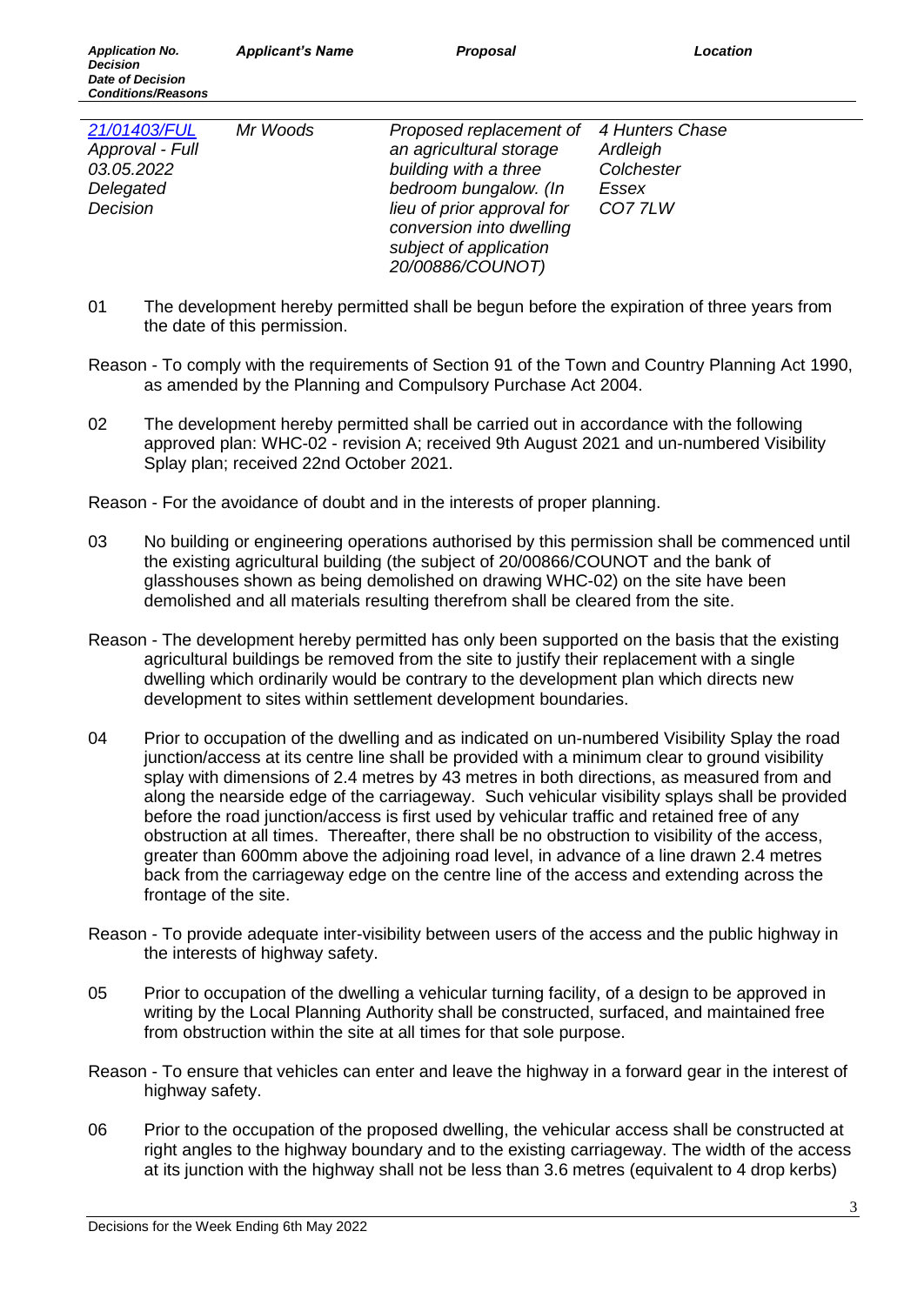for at least the first 6 metres from the back of Carriageway / Footway / Highway Boundary and provided with an appropriate crossing of the verge.

- Reason To ensure that vehicles can enter and leave the highway in a controlled manner in the interest of highway safety.
- 07 No unbound material shall be used in the surface treatment of the vehicular access within 6 metres of the highway boundary.
- Reason To avoid displacement of loose material onto the highway in the interests of highway safety.
- 08 There shall be no discharge of surface water onto the Highway.
- Reason To prevent hazards caused by water flowing onto the highway and to avoid the formation of ice on the highway in the interest of highway safety.
- 09 At no point shall gates be provided at the vehicular access. The access shall remain open and free for use thereafter.
- Reason To give vehicles using the access free and unhindered access to and from the highway in the interest of highway safety.
- 10 Any new boundary planting shall be planted a minimum of 1 metre back from the highway boundary and any visibility splay.
- Reason To ensure that the future outward growth of the planting does not encroach upon the highway or interfere with the passage of users of the highway, to preserve the integrity of the highway and in the interests of highway safety.
- 11 The proposed dwelling shall not be occupied until such time as the vehicle parking area indicated on the approved plans, has been hard surfaced, sealed and if required marked out in parking bays. The vehicle parking area and associated turning area shall be retained in this form at all times. The vehicle parking shall not be used for any purpose other than the parking of vehicles that are related to the use of the development unless otherwise agreed with the Local Planning Authority.
- Reason To ensure that on street parking of vehicles in the adjoining streets does not occur in the interests of highway safety
- 12 Each vehicular parking space shall have minimum dimensions of 2.9 metres x 5.5 metres.
- Reason To ensure adequate space for parking off the highway is provided in the interest of highway safety.
- 13 The Cycle parking shall be provided in accordance with the EPOA Parking Standards. The approved facility shall be secure, convenient, covered and provided prior to first occupation and retained at all times.
- Reason To ensure appropriate cycle parking is provided in the interest of highway safety and amenity.
- 14 Areas within the curtilage of the site for the purpose of the reception and storage of building materials shall be identified clear of the highway.

Reason - To ensure that appropriate loading / unloading facilities are available to ensure that the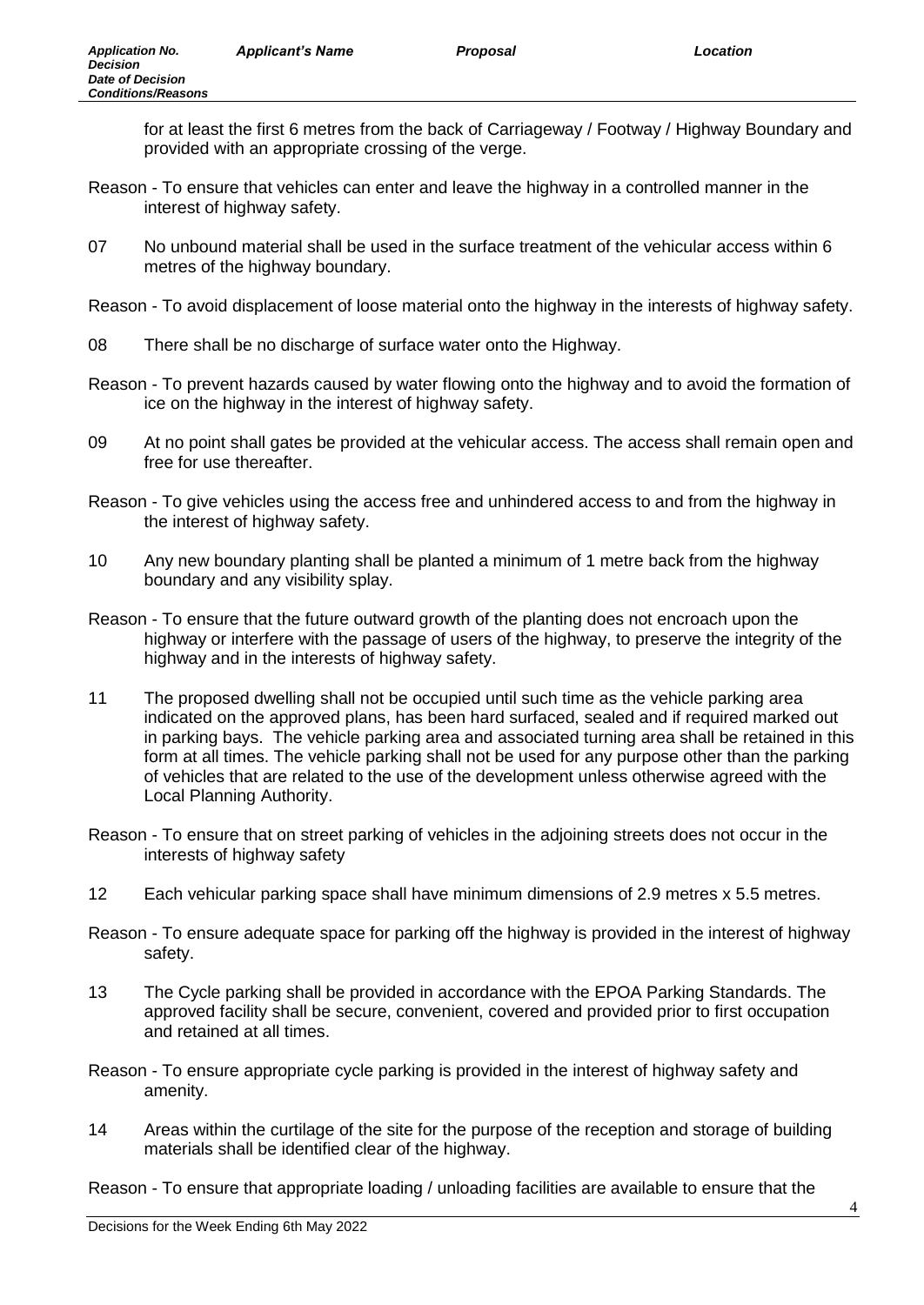highway is not obstructed during the construction period in the interest of highway safety.

| 22/00365/FUL<br>Approval - Full<br>03.05.2022<br>Delegated<br>Decision | J Webster | Proposed erection of two<br>3-bedroom bungalows (in<br>lieu of Prior Approval for<br>two x 2-bedroom<br>dwellings, subject of<br>application<br>20/00551/COUNOT<br>allowed at appeal).<br>Variation to scheme as<br>approved under planning<br>permission<br>21/01690/FUL and the<br>change of use of the land<br>to the rear of the<br>properties from<br>agricultural to amenity<br>land in conjunction with<br>the residential use. | Land to rear of Three Elms<br>Harts Lane<br>Ardleigh<br>Essex<br><b>CO77QH</b> |
|------------------------------------------------------------------------|-----------|----------------------------------------------------------------------------------------------------------------------------------------------------------------------------------------------------------------------------------------------------------------------------------------------------------------------------------------------------------------------------------------------------------------------------------------|--------------------------------------------------------------------------------|
|------------------------------------------------------------------------|-----------|----------------------------------------------------------------------------------------------------------------------------------------------------------------------------------------------------------------------------------------------------------------------------------------------------------------------------------------------------------------------------------------------------------------------------------------|--------------------------------------------------------------------------------|

- 01 The development hereby permitted shall be begun before the expiration of three years from the date of this permission.
- Reason To comply with the requirements of Section 91 of the Town and Country Planning Act 1990, as amended by the Planning and Compulsory Purchase Act 2004.
- 02 The development hereby permitted shall be carried out in accordance with the following approved plan:- WHL-203 A; received 25th February 2022.

Reason - For the avoidance of doubt and in the interests of proper planning.

- 03 Notwithstanding the provisions of the Town and Country Planning (General Permitted Development) (England) Order 2015 (or any Order revoking and/or re-enacting that Order) no any building or enclosure shall be erected within the residential curtilage (as indicated as Amenity on the site plan received 25th February 2022) without the express permission in writing of the council.
- Reason The introduction of domestic outbuildings/enclosures in the large, undeveloped parcel of land requires detailed consideration to safeguard the visual amenity of the surrounding area.
- 04 Notwithstanding the provisions of the Town and Country Planning (General Permitted Development) (England) Order 2015 (or any Order revoking and/or re-enacting that Order) no fences, gates or walls shall be erected within the residential curtilage (as indicated as Amenity on the site plan received 25th February 2022) without the express permission in writing of the council.

Reason - In the interests of visual amenity and the character of the area.

05 Prior to first occupation of the development, the entirety of the hedgerow, fronting Harts Lane to the east of the approved access shall be removed. Thereafter, there shall be no obstruction to visibility east of the access, greater than 600mm above the adjoining road level, in advance of a line drawn 2.4 metres back from the carriageway edge on the centre line of the access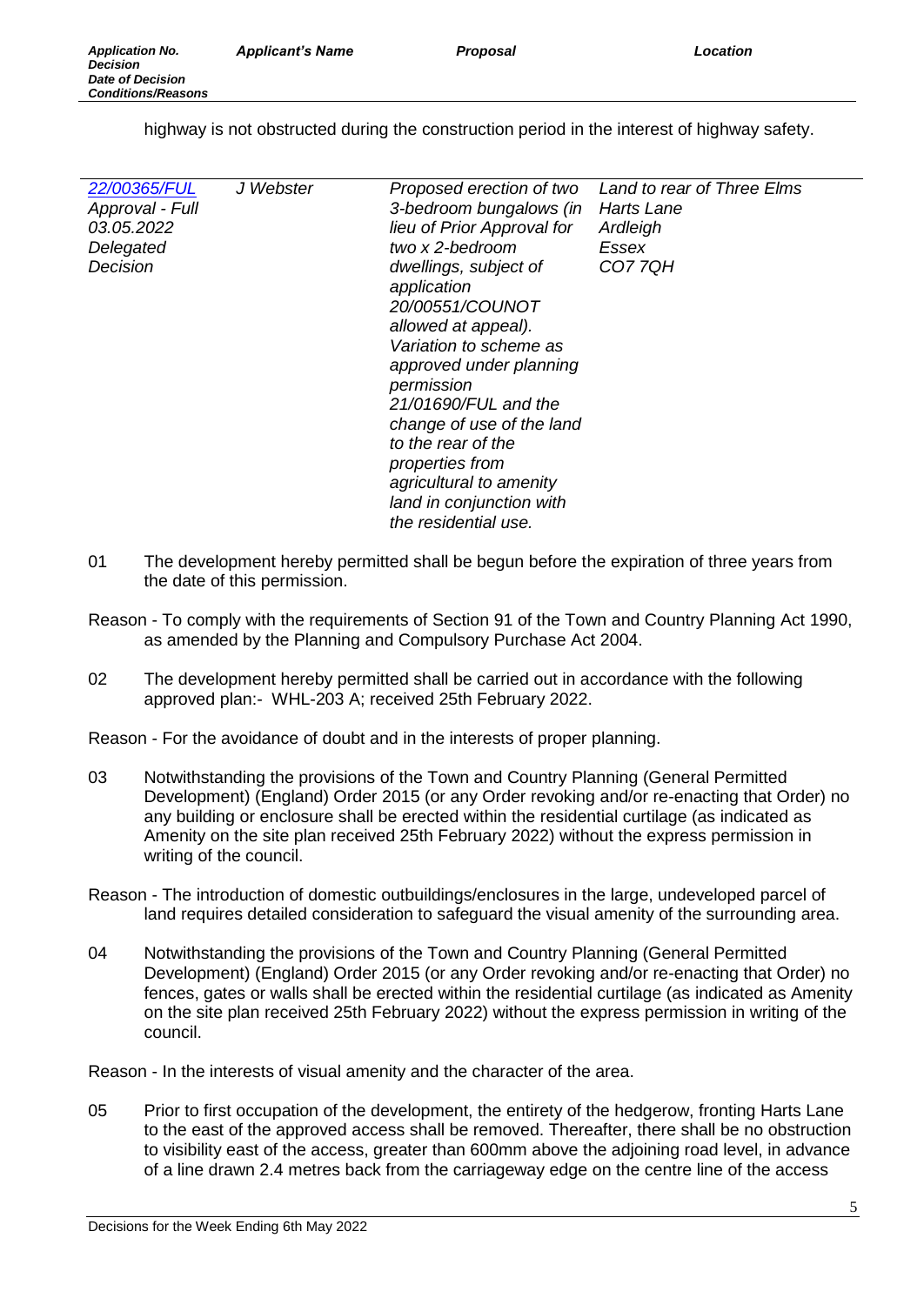and extending across the frontage of the site.

- Reason To provide adequate inter-visibility between users of the access and the public highway in the interests of highway safety.
- 06 Prior to the occupation of any of the proposed dwellings, the proposed private drive shall be constructed to a width of 5.5 metres for at least the first 6 metres from the back of Carriageway / Footway / Highway Boundary and provided with an appropriate crossing of the verge.
- Reason To ensure that vehicles can enter and leave the highway in a controlled manner and to ensure that opposing vehicles can pass clear of the limits of the highway, in the interests of highway safety.
- 07 There shall be no discharge of surface water onto the Highway.
- Reason To prevent hazards caused by water flowing onto the highway and to avoid the formation of ice on the highway in the interest of highway safety.
- 08 At no point shall gates be provided at the vehicular access. The access shall remain open and free for use thereafter.
- Reason -To give vehicles using the access free and unhindered access to and from the highway in the interest of highway safety.
- 09 Any new boundary planting shall be planted a minimum of 1 metre back from the highway boundary and any visibility splay.
- Reason To ensure that the future outward growth of the planting does not encroach upon the highway or interfere with the passage of users of the highway, to preserve the integrity of the highway and in the interests of highway safety.
- 10 The proposed development shall not be occupied until such time as the vehicle parking area indicated on the approved plans, has been hard surfaced, sealed and if required marked out in parking bays. The vehicle parking area and associated turning area shall be retained in this form at all times. The vehicle parking shall not be used for any purpose other than the parking of vehicles that are related to the use of the development unless otherwise agreed with the Local Planning Authority.
- Reason To ensure that on street parking of vehicles in the adjoining streets does not occur in the interests of highway safety.
- 11 Each vehicular parking space shall have minimum dimensions of 2.9 metres x 5.5 metres.
- Reason To ensure adequate space for parking off the highway is provided in the interest of highway safety.
- 12 The Cycle parking shall be provided in accordance with the EPOA Parking Standards. The approved facility shall be secure, convenient, covered and provided prior to first occupation and retained at all times.
- Reason To ensure appropriate cycle parking is provided in the interest of highway safety and amenity.
- 13 Areas within the curtilage of the site for the purpose of the reception and storage of building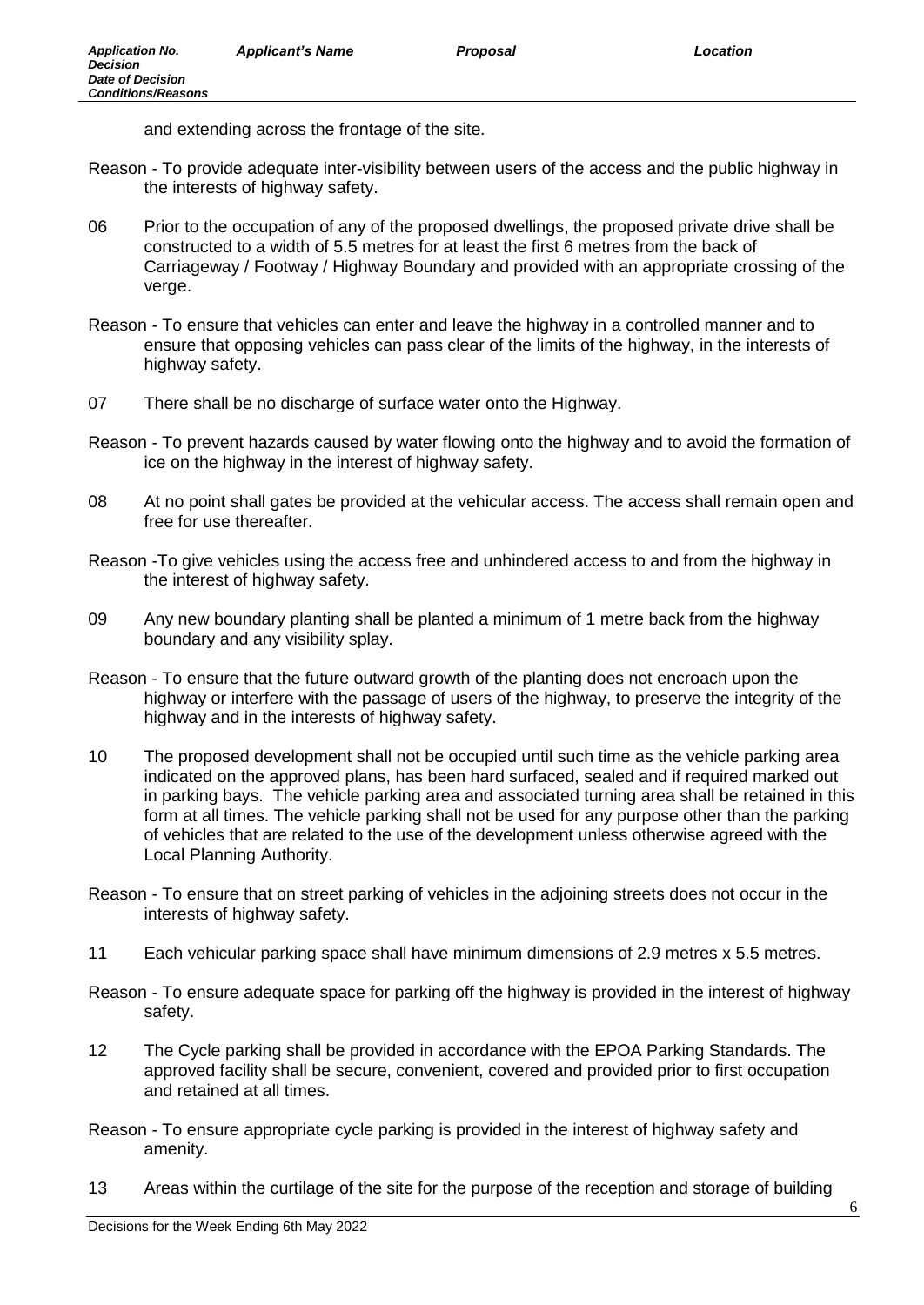materials shall be identified clear of the highway.

- Reason To ensure that appropriate loading / unloading facilities are available to ensure that the highway is not obstructed during the construction period in the interest of highway safety.
- 14 No development shall take place until the ground conditions on the site have been subject to a Risk Assessment. This will enable Tendring District Council to decide whether the site is suitable for its proposed use prior to any development taking place. This will incorporate a 'phase one' assessment in the form of a desktop study/site walkover report. This will include a review of previous investigations; previous uses; potential sources of contamination; and potential pathways and receptors. If necessary, this shall be followed up by a 'phase two' risk assessment that shall incorporate a detailed intrusive investigation referring to the phase one study. Individual risk assessments shall be submitted to Environmental Protection for approval on completion.

Reason - To protect the health of site workers and end users

15 Prior to the commencement of any construction or demolition works, the applicant (or their contractors) shall submit a full method statement to, and receive written approval from, Environmental Protection. This should at minimum include the following where applicable.

# Noise Control:-

- 1) The use of barriers to mitigate the impact of noisy operations will be used where possible. This may include the retention of part(s) of the original buildings during the demolition process to act in this capacity.
- 2) No vehicle connected with the works to arrive on site before 07:30 or leave after 19:00(except in the case of emergency). Working hours to be restricted between 08:00 and 18:00 Monday to Saturday (finishing at 13:00 on Saturday) with no working of any kind permitted on Sundays or any Public/Bank Holidays.
- 3) The selection and use of machinery to operate on site, and working practices to be adopted will, as a minimum requirement, be compliant with the standards laid out in British Standard 5228.
- 4) Mobile plant to be resident on site during extended works shall be fitted with non-audible reversing alarms (subject to HSE agreement).
- Prior to the commencement of any piling works which may be necessary, a full method statement shall be agreed in writing with the Planning Authority (in consultation with Pollution and Environmental Control). This will contain a rationale for the piling method chosen and details of the techniques to be employed which minimise noise and vibration to nearby residents. 6) If there is a requirement to work outside of the recommended hours the applicant or contractor must submit a request in writing for approval by Pollution and Environmental Control prior to the commencement of works.

# Emission Control:-

- 1) All waste arising from the demolition process, ground clearance and construction processes to be recycled or removed from the site subject to agreement with the Local Planning Authority and other relevant agencies.
- 2) No materials produced as a result of the site development or clearance shall be burned on site.
- 3) All reasonable steps, including damping down site roads, shall be taken to minimise dust and litter emissions from the site whilst works of construction and demolition are in progress.
- 4) All bulk carrying vehicles accessing the site shall be suitably sheeted to prevent nuisance from dust in transit.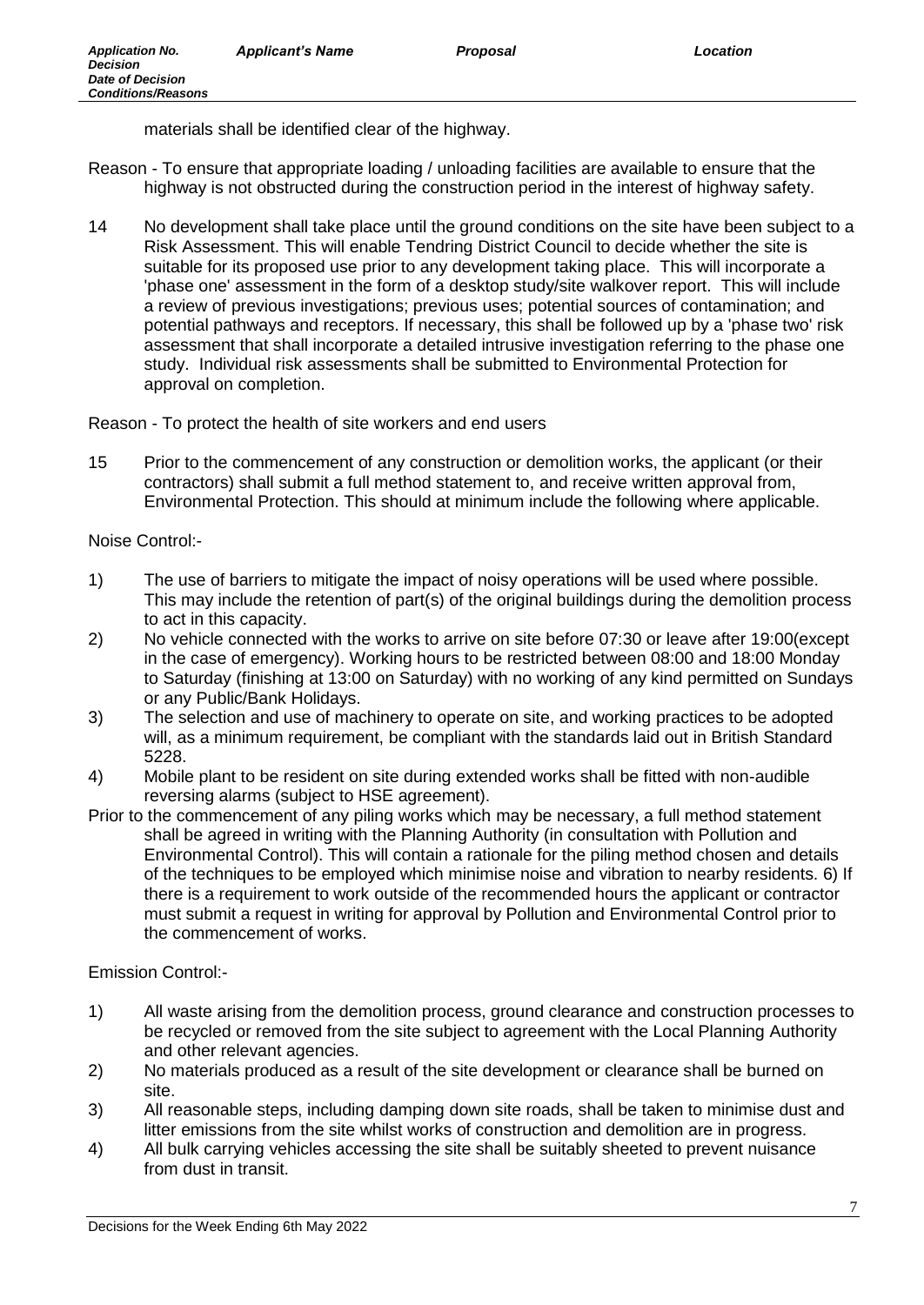Reason - Adherence to the above condition will significantly reduce the likelihood of public complaint and potential enforcement action by Pollution and Environmental Control. The condition gives the best practice for Demolition and Construction sites. Failure to follow them may result in enforcement action under nuisance legislation (Environmental Protection Act 1990), or the

imposition of controls on working hours (Control of Pollution Act 1974).

16 Development shall not commence until details of the drainage works for wastewater and foul drainage have been submitted to and approved in writing by the local planning authority. These works shall subsequently be carried out in accordance with the approved details.

Reason - To ensure satisfactory drainage / surface water disposal / sewerage disposal is provided.

# **Beaumont Parish Council**

*Application No. Decision Date of Decision Conditions/Reasons*

| <b>Stone Crest</b><br>Approval - Listed Homes Limited | Proposed conversion of<br>ex-kennels building into a | Outbuilding at Beaumont Hall<br>Church Lane |
|-------------------------------------------------------|------------------------------------------------------|---------------------------------------------|
|                                                       |                                                      | <b>Beaumont</b>                             |
|                                                       | property and associated                              | Clacton On Sea                              |
|                                                       | works including a single                             | Essex                                       |
|                                                       | storey extension and                                 | CO16 0AZ                                    |
|                                                       | new brick wall to form                               |                                             |
|                                                       | enclosed courtyard area.                             |                                             |
|                                                       |                                                      | 2 bedroom residential                       |

- 01 The works hereby permitted shall begin before the expiration of three years from the date of this consent.
- Reason To comply with the requirements of Section 18(1) of the Planning (Listed Buildings and Conservation Areas) Act 1990, as amended by the Planning and Compulsory Purchase Act 2004.
- 02 The development hereby permitted shall be carried out in accordance with the following approved plans:
- 15800/TM/1, 15800/TM/2, 21-075-PL-24B, 21-075-PL-26, 21-075-PL-17E, 21-075-PL-18D, 21-075- PL-19D, and the documents titled 'Planning Statement', 'Statement of Amended Design' and 'BHB-188 Issue 01 Draft: Beaumont Hall, Beaumont' (received 3rd February 2022).

- 03 Prior to their installation, drawings to a scale of not less than 1:20 (elevation and section) fully detailing the new windows and doors including their surrounds indicating; materials, cross sections for glazing bars, sills, heads etc, method of opening and method of glazing shall be submitted to and approved in writing by the Local Planning Authority. The approved works shall be installed/carried out in complete accordance with the approved details.
- Reason The application relates to a listed building and therefore such details are necessary in order to preserve and enhance the historic character and integrity of that building. Insufficient information has been submitted within the application for full consideration of these details.
- 04 Prior to their installation or use, samples and precise details of the manufacturer and types and colours of the external facing and roofing materials to be used in construction shall be submitted to and agreed, in writing, by the Local Planning Authority. Development shall be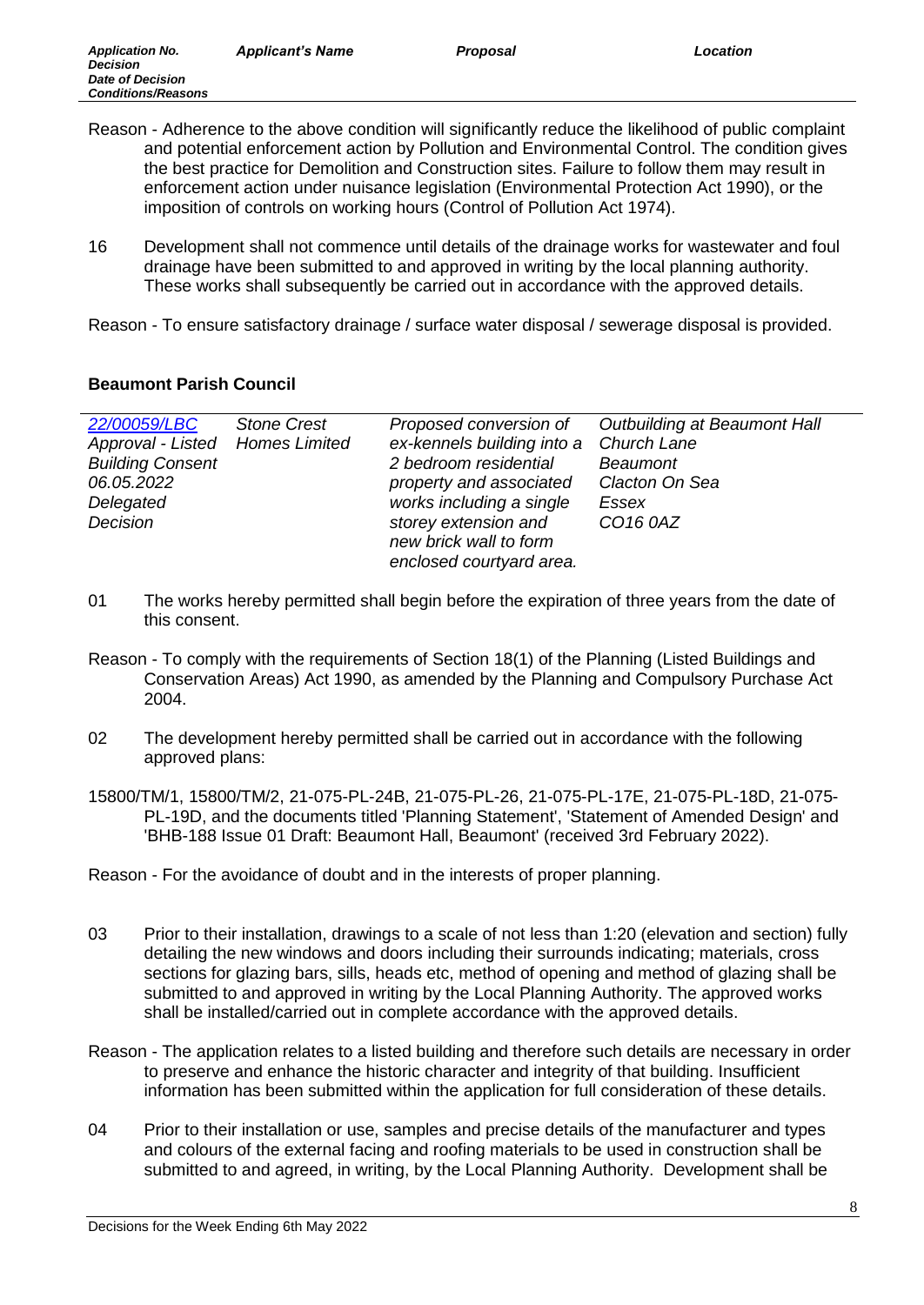carried out in accordance with the approved details unless otherwise agreed in writing by the Local Planning Authority.

Reason - In the interests of visual amenity and the preservation of the heritage asset.

- 05 Prior to their installation, drawings showing full details for extract flues should be submitted to and approved in writing by the Local Planning Authority. The approved works shall be installed/carried out in complete accordance with the approved details.
- Reason The application relates to a listed building and therefore such details are necessary in order to preserve and enhance the historic character and integrity of that building. Insufficient information has been submitted within the application for full consideration of these details.

# **Bradfield Parish Council**

## *No determinations*

# **Brightlingsea Town Council**

| 22/00276/FULH   |               | Mr and Mrs D and Proposed formation of | Greythorpe           |
|-----------------|---------------|----------------------------------------|----------------------|
| H               | S Philips and | swimming pool in rear                  | Church Road          |
| Approval - Full | <b>Bowden</b> | garden, including paving               | <b>Brightlingsea</b> |
| 05.05.2022      |               | and decking, and                       | Colchester           |
| Delegated       |               | relocation of                          | Essex                |
| Decision        |               | summerhouse.                           | <b>CO70QU</b>        |

- 01 The development hereby permitted shall be begun before the expiration of three years from the date of this permission.
- Reason To comply with the requirements of Section 91 of the Town and Country Planning Act 1990, as amended by the Planning and Compulsory Purchase Act 2004.
- 02 The development hereby permitted shall be carried out in accordance with the following approved plans: Drawing Number: 1986/22/02 Rev: C.

| 22/00344/FULH<br><u>Н</u><br>Approval - Full<br><i>05.05.2022</i> | Mr and Mrs Smith | <b>Proposed first floor front</b><br>extension above existing<br>porch to form en-suite. | 4 Hall Cut<br>Brightlingsea<br>Colchester<br>Essex |
|-------------------------------------------------------------------|------------------|------------------------------------------------------------------------------------------|----------------------------------------------------|
|                                                                   |                  |                                                                                          | CO70BY                                             |

- 01 The development hereby permitted shall be begun before the expiration of three years from the date of this permission.
- Reason To comply with the requirements of Section 91 of the Town and Country Planning Act 1990, as amended by the Planning and Compulsory Purchase Act 2004.
- 02 The development hereby permitted shall be carried out in accordance with the following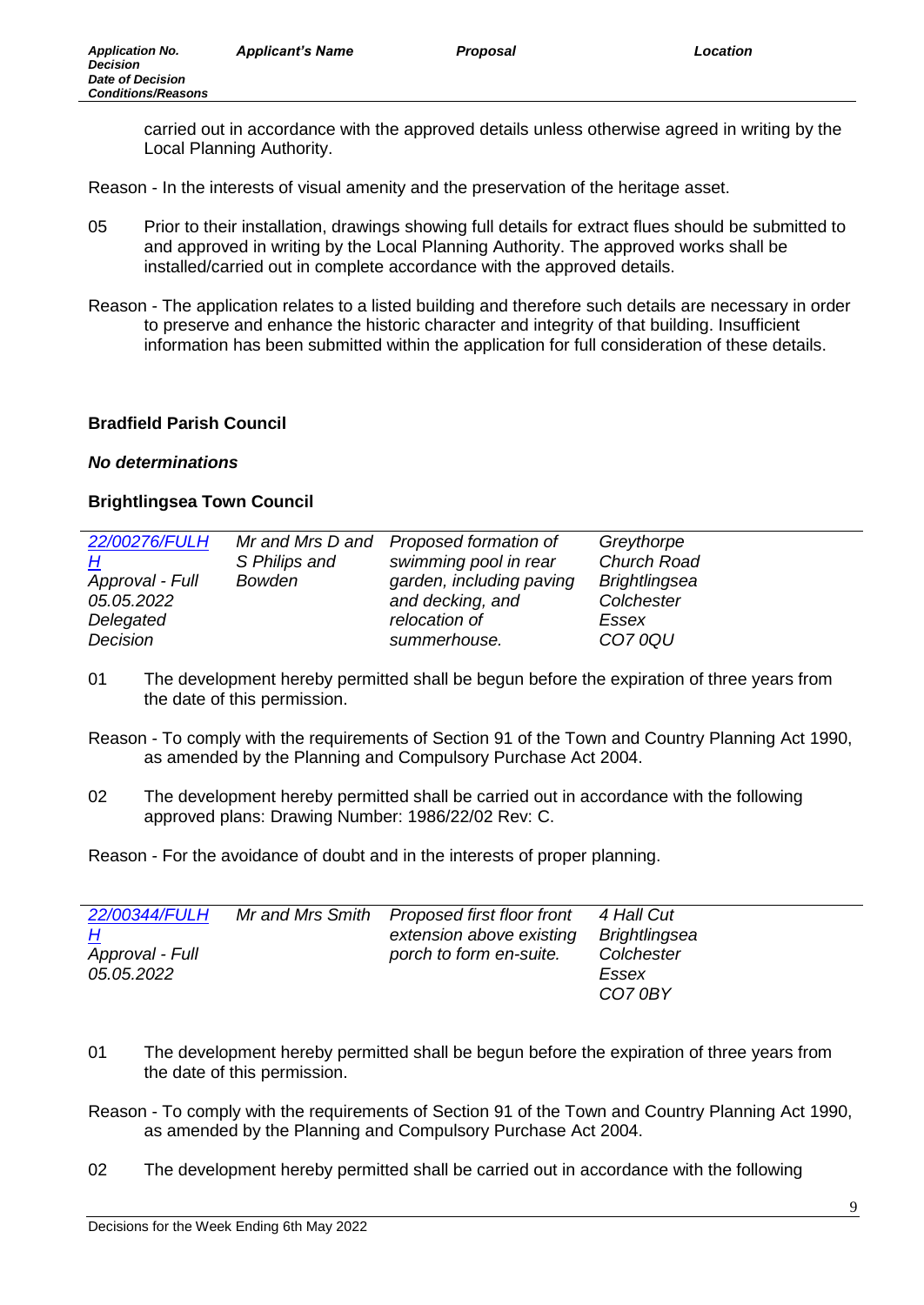approved plans;

Drawing No. P02 B Drawing No. P01 d

Reason - For the avoidance of doubt and in the interests of proper planning.

| 22/00441/LUPR<br>$\Omega$<br>Lawful Use | Mr and Mrs<br>Wainford | Construction of flat roof<br>dormer to existing loft<br>conversion. | 9 Western Road<br><b>Brightlingsea</b><br>Colchester |
|-----------------------------------------|------------------------|---------------------------------------------------------------------|------------------------------------------------------|
| Certificate                             |                        |                                                                     | Essex                                                |
| Granted                                 |                        |                                                                     | CO70HZ                                               |
| 04.05.2022                              |                        |                                                                     |                                                      |
| Delegated                               |                        |                                                                     |                                                      |
| Decision                                |                        |                                                                     |                                                      |

01 The proposed development constitutes permitted development by virtue of the provisions of Schedule 2, Part 1, Classes B and C of The Town and Country Planning (General Permitted Development) (England) Order 2015. This definition is subject to the conditions set out therein, namely that the materials used in any exterior work shall be of a similar appearance to those used in the construction of the exterior of the existing dwellinghouse.

# **Clacton-on-Sea**

| 22/00153/FUL<br>Approval - Full<br>05.05.2022<br>Delegated<br>Decision | Mr John Roberts -<br>Colins Fish and<br>Chips | Proposed replacement of<br>window panel, frames<br>and 2 doors. Windows to<br>be replaced with<br>aluminium Bi-Fold doors.<br>Two doors to be replaced<br>with matching doors and | 122 Holland Road<br>Clacton On Sea<br>Essex<br>CO15 6NF |
|------------------------------------------------------------------------|-----------------------------------------------|-----------------------------------------------------------------------------------------------------------------------------------------------------------------------------------|---------------------------------------------------------|
|                                                                        |                                               | <i>frames.</i>                                                                                                                                                                    |                                                         |

- 01 The development hereby permitted shall be begun before the expiration of three years from the date of this permission.
- Reason To comply with the requirements of Section 91 of the Town and Country Planning Act 1990, as amended by the Planning and Compulsory Purchase Act 2004.
- 02 The development hereby permitted shall be carried out in accordance with the following approved plans:- 02, 03 and 04; received 4th March 2022.

| 22/00174/FUL<br>Approval - Full | Colins Fish and | Mr John Roberts - Proposed relocation and<br>replacement of the | 122 Holland Road<br>Clacton On Sea |
|---------------------------------|-----------------|-----------------------------------------------------------------|------------------------------------|
| 05.05.2022                      | Chips           | existing ducting and fan.                                       | Essex                              |
| Delegated                       |                 |                                                                 | CO15 6NF                           |
| Decision                        |                 |                                                                 |                                    |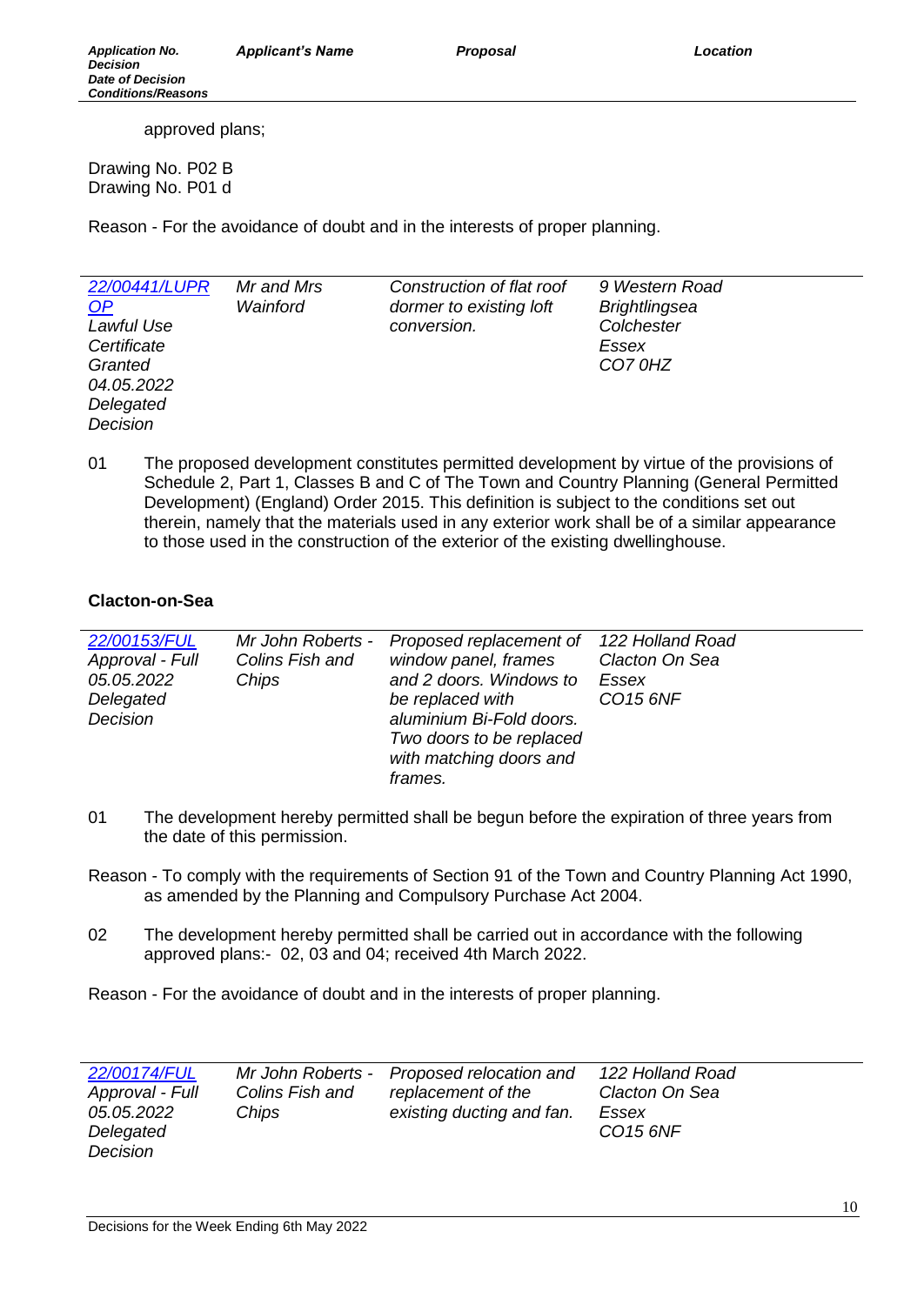- 01 The development hereby permitted shall be begun before the expiration of three years from the date of this permission.
- Reason To comply with the requirements of Section 91 of the Town and Country Planning Act 1990, as amended by the Planning and Compulsory Purchase Act 2004.
- 02 The development hereby permitted shall be carried out in accordance with the following approved plans:- 02, 03, 04 and the DEFRA Guidance on the Control of Odour and Noise from Commercial Kitchen Exhaust Systems (2005) (guidelines); received 4th March 2022.

Reason - For the avoidance of doubt and in the interests of proper planning.

- 03 The noise from the cooking extraction equipment, air conditioning units and any other equipment e.g. condensers must not be audible at the boundary of the nearest noise sensitive premises.
- Reason To control the noise emitted from the site in the interests of residential amenity.

| 22/00444/FULH   | Mr and Mrs | Proposed single storey | 38 Wyndham Crescent  |
|-----------------|------------|------------------------|----------------------|
| <u>Н</u>        | Leach      | rear/side extension.   | Clacton On Sea       |
| Approval - Full |            |                        | Essex                |
| 04.05.2022      |            |                        | CO <sub>15</sub> 6LH |
| Delegated       |            |                        |                      |
| Decision        |            |                        |                      |

- 01 The development hereby permitted shall be begun before the expiration of three years from the date of this permission.
- Reason To comply with the requirements of Section 91 of the Town and Country Planning Act 1990, as amended by the Planning and Compulsory Purchase Act 2004.
- 02 The development hereby permitted shall be carried out in accordance with the following approved plans; Drawing No.
- o 427-002 B (Scanned 11th March 2022)

Reason - For the avoidance of doubt and in the interests of proper planning.

| 22/00523/HHPN       | Mr and Mrs Reed | Proposed single storey | 27 Hillcrest    |
|---------------------|-----------------|------------------------|-----------------|
| <u>OT</u>           |                 | extension replacing    | Clacton On Sea  |
| <b>HHPN - Prior</b> |                 | existing conservatory. | Essex           |
| <b>Approval Not</b> |                 | (Height: 3m, Depth:    | <b>CO15 4HU</b> |
| Required            |                 | $4.50m$ ).             |                 |
| 03.05.2022          |                 |                        |                 |

00 Drawing Number PL00 - Proposed Site Plan and Block Plan. Information provided within the application form, scanned 29 March 2022.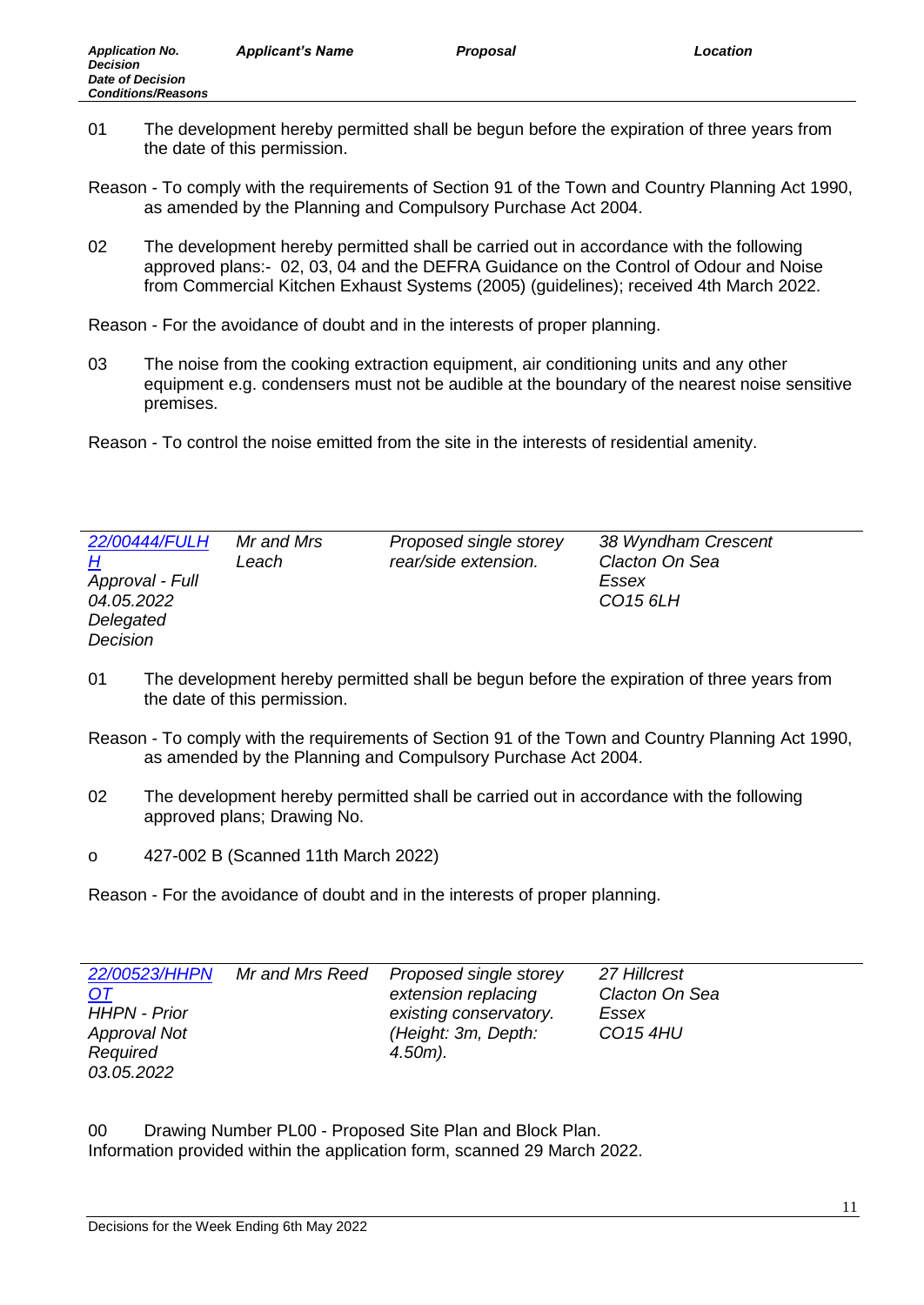| 22/00555/TELLI | Khileshwari Sahu | Installation of fixed line | <b>Outside 2 Turpins Avenue</b> |
|----------------|------------------|----------------------------|---------------------------------|
| $\overline{C}$ | - Openreach      | broadband electronic       | <b>Holland On Sea</b>           |
| Permitted      |                  | communications             | Essex                           |
| development    |                  | apparatus.                 |                                 |
| 03.05.2022     |                  |                            |                                 |
| Delegated      |                  |                            |                                 |
| Decision       |                  |                            |                                 |

| 22/00585/TELLI | Darsana OD - | Installation fixed line | Outside 22 Windermere Road |
|----------------|--------------|-------------------------|----------------------------|
| $\overline{C}$ | Openreach    | broadband electronic    | <b>Windermere Road</b>     |
| Deemed         |              | communications          | <b>Holland On Sea</b>      |
| Consent        |              | apparatus.              | Essex                      |
| 05.05.2022     |              |                         |                            |
| Delegated      |              |                         |                            |
| Decision       |              |                         |                            |

# **Elmstead Market Parish Council**

| 24 Elmcroft |
|-------------|
| Elmstead    |
| Colchester  |
| Essex       |
| CO7 7YZ     |
|             |
|             |

#### 01 No conditions.

*Application No. Decision Date of Decision Conditions/Reasons*

| Mr Geoff Miles - | 49A Church Road                            |
|------------------|--------------------------------------------|
| Pet and          | Elmstead                                   |
| Grooming         | Colchester                                 |
| Supplies Ltd     | Essex                                      |
|                  | CO77AW                                     |
|                  | 1 No. Oak - pollard to<br>previous points. |

- 01 The work should be undertaken before the expiration of 2 years from the date of this permission.
- 02 All work authorised by this consent shall be undertaken in a manner consistent with British Standard 3998 (2010) :-Tree Work - Recommendations or with any similar replacement standard.

#### **Frating Parish Council**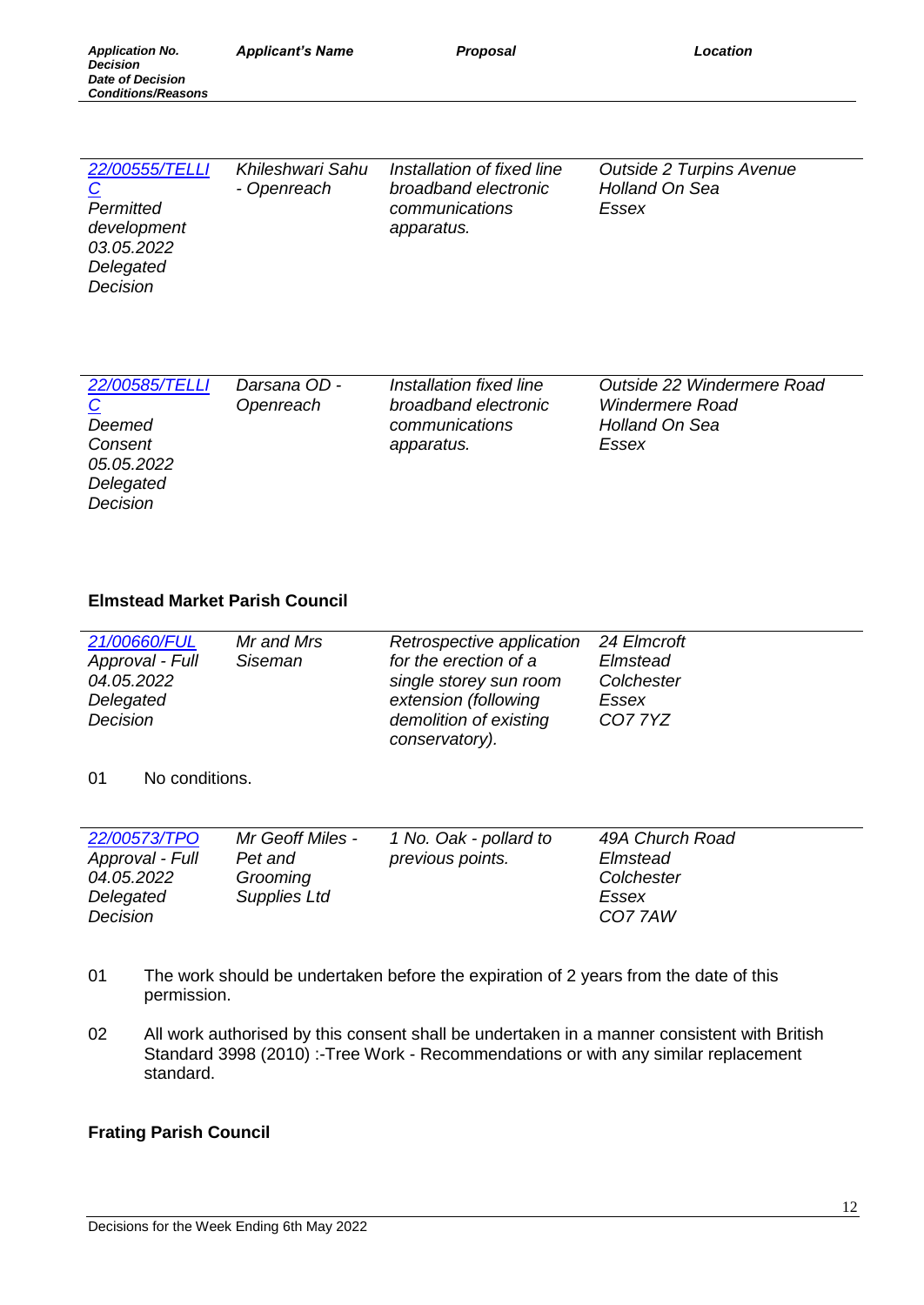| 22/00475/COUN<br><u>OT</u><br>Determination<br>prior approval<br>not regred<br>06.05.2022<br>Delegated<br>Decision | Mr G Wright -<br>George Wright<br>Farms | Prior approval for the<br>conversion of an<br>agricultural building into<br>two dwellings. | Land rear of Hill Farm<br><b>Clacton Road</b><br>Elmstead<br>Colchester<br>Essex<br>CO77DG |
|--------------------------------------------------------------------------------------------------------------------|-----------------------------------------|--------------------------------------------------------------------------------------------|--------------------------------------------------------------------------------------------|
|                                                                                                                    |                                         |                                                                                            |                                                                                            |

- 01 The development must not begin before the receipt by the applicant from the local planning authority of a written notice of their determination that such prior approval is not required.
- 02 The development must be carried out where prior approval is not required in accordance with the details provided in the application.

# **Frinton & Walton Town Council**

| 22/00030/DETAI   | Mr P Hubble | Application for approval  | Land adjacent Hollyoak |
|------------------|-------------|---------------------------|------------------------|
|                  |             | of all Reserved Matters;  | Pork Lane              |
| Approval -       |             | access, appearance,       | <b>Great Holland</b>   |
| Reserved         |             | landscaping, layout and   | Essex                  |
| Matters/Detailed |             | scale pursuant to         |                        |
| 06.05.2022       |             | 20/00337/OUT (allowed     |                        |
| Delegated        |             | on appeal                 |                        |
| Decision         |             | APP/P1560/W/20/32562      |                        |
|                  |             | 88) for the erection of 7 |                        |
|                  |             | bungalows.                |                        |

01 The development hereby permitted shall be carried out in strict accordance with the following approved plans/documents:

Architectural:

- o 20.1467.021A Design and Access Statement
- o 20.1467.030D Masterplan
- o 20.1467.111A Proposed Site Layout (coloured)
- o 20.1467.111A Site Layout
- o 20.1467.210A Refuse and Fire Strategy Plans
- o 20.1467.211A Storey Heights and Materials Plans
- o 20.1467.212A Parking and Cycle Store Plans
- o 20.1467.310A Proposed Street Scenes AA & BB

Landscape:

- o 1293 Pork Lane Ph 2 LS 2022 05 05
- o 1293-01D Land to rear Hollyoak, Pork Lane soft works 2022\_05\_05
- o 1293-02D Land to rear Hollyoak Pork Lane hard works 2022\_05\_05

Flood Risk Assessment & Drainage Strategy:

o SG\_VL\_P21-2442\_02B - Flood Risk Assessment & Drainage Strategy

Transport Statement:

o TS 413 P2

Reason - In the interests of proper planning and for the avoidance of doubt.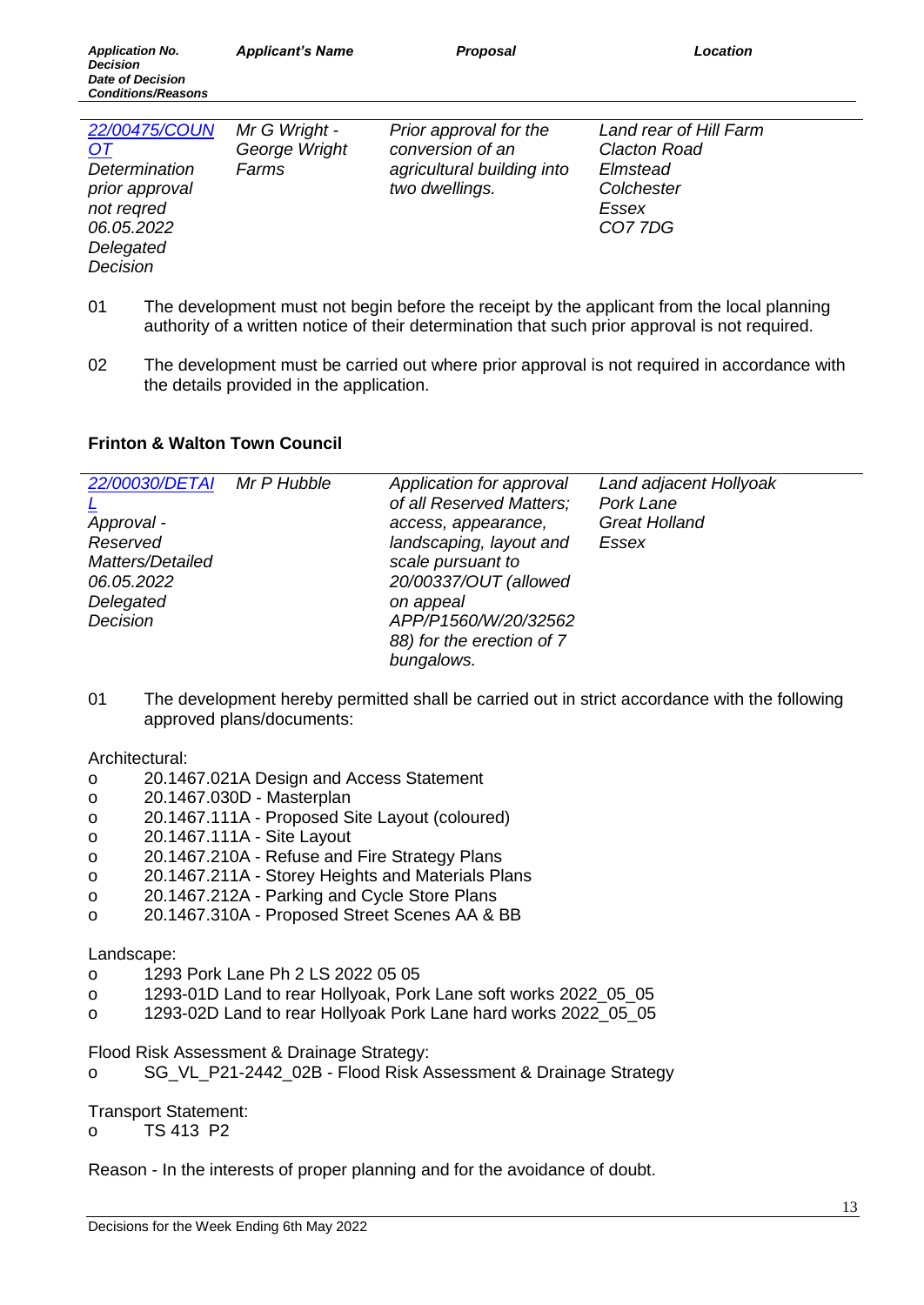- 02 All changes in ground levels, hard landscaping, planting, seeding or turfing shown on the approved landscaping details shall be carried out during the first planting and seeding season (October - March inclusive) following the commencement of the development or in such other phased arrangement as may be agreed in writing by the Local Planning Authority. Any trees or shrubs which, within a period of 5 years of being planted die, are removed or seriously damaged or seriously diseased shall be replaced in the next planting season with others of similar size and species, unless the Local Planning Authority agrees in writing to a variation of the previously approved details.
- Reason To ensure the adequate retention and maintenance of the approved landscaping scheme for a period of five years in the interests of visual amenity, the quality of the development and the character of the area.
- 03 Prior to any development above slab level a Biodiversity Enhancement Strategy for Protected and Priority species shall be submitted to and approved in writing by the Local Planning Authority.

The content of the Biodiversity Enhancement Strategy shall include the following:

- a) Purpose and conservation objectives for the proposed enhancement measures;
- b) detailed designs to achieve stated objectives;
- c) locations of proposed enhancement measures by appropriate maps and plans;
- d) persons responsible for implementing the enhancement measures;
- e) details of initial aftercare and long-term maintenance (where relevant).
- The works shall be implemented in accordance with the approved details and shall be retained in that manner thereafter.
- Reason To enhance Protected and Priority Species/habitats and allow the LPA to discharge its duties under the s40 of the NERC Act 2006 (Priority habitats & species).
- 04 Prior to the first occupation of the development hereby approved a lighting design scheme for biodiversity shall be submitted to and approved in writing by the Local Planning Authority. The scheme shall identify those features on site that are particularly sensitive for bats and that are likely to cause disturbance along important routes used for foraging and show how and where external lighting will be installed and clearly demonstrate that areas to be lit will not disturb or prevent bats using their territory.
- All external lighting shall be installed in accordance with the specifications and locations set out in the scheme and maintained thereafter in accordance with the scheme. No other external lighting shall be installed without prior written consent from the Local Planning Authority
- Reason To allow the LPA to discharge its duties under the Conservation of Habitats and Species Regulations 2017 (as amended), the Wildlife & Countryside Act 1981 as amended and s40 of the NERC Act 2006 (Priority habitats & species).
- 05 Prior to the commencement of development, details of the estate road and footways (including layout, levels, gradients, surfacing and means of surface water drainage) shall be submitted to and approved in writing by the Local Planning Authority.
- Reason To ensure that roads and footways are constructed to an acceptable standard, in the interests of highway safety.
- 06 Prior to the first occupation of the development hereby approved, the full width of the site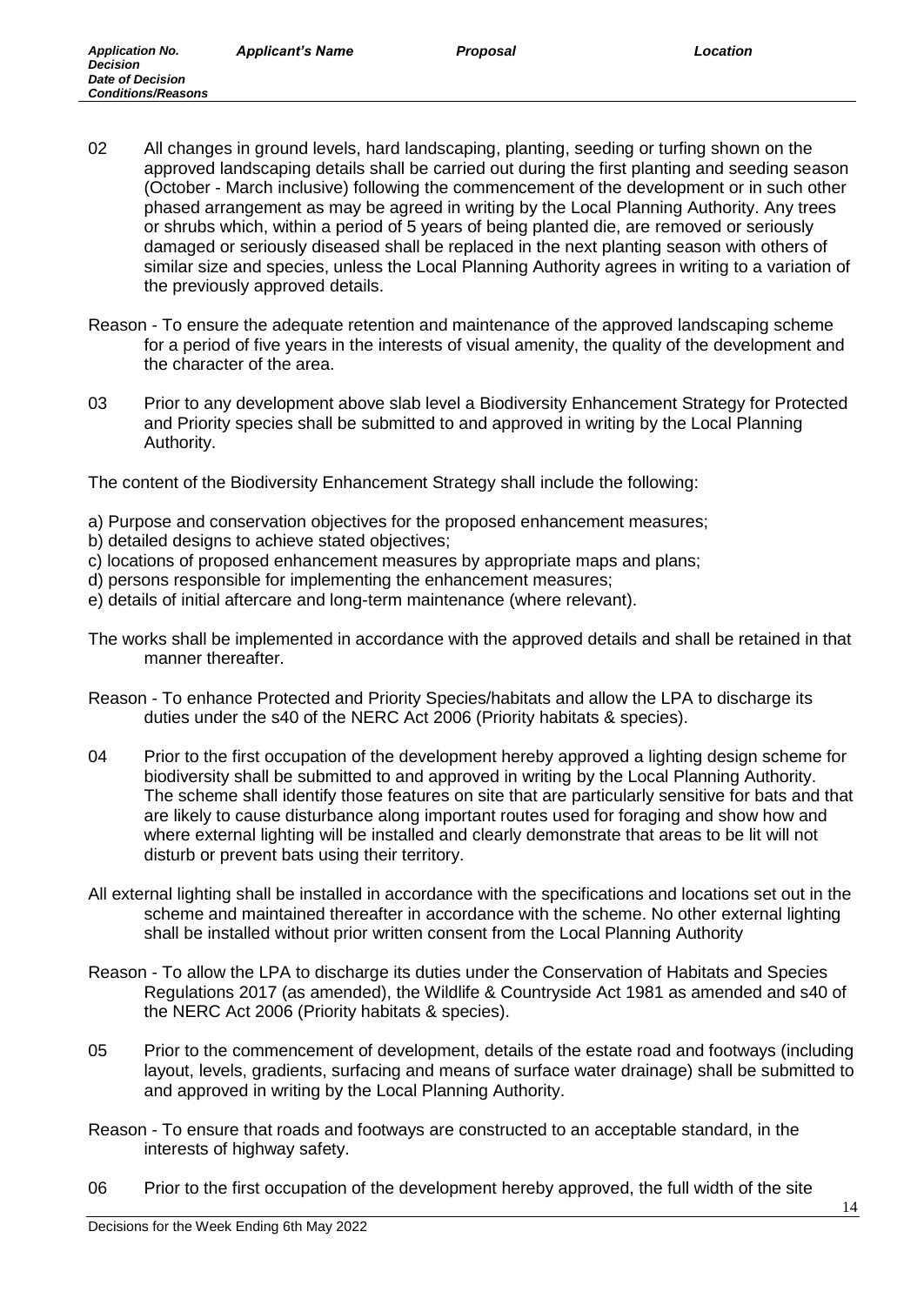*Application No. Decision Date of Decision Conditions/Reasons*

> frontage shall be provided with a clear to ground parallel visibility band with dimensions of no less than 2m depth as measured from and along the nearside edge of the highway. Such vehicular visibility band shall be provided before access is first used by vehicular traffic and retained free of any obstruction at all times.

- Reason To provide adequate inter-visibility between vehicles using the access and those in the existing public highway in the interest of highway safety.
- 07 Prior to the first occupation of the development hereby approved, private drive shall be constructed to a width of 5.5 metres for at least the first 6 metres from the back of Carriageway/Footway/Highway Boundary and provided with an appropriate dropped kerb crossing of the footway/verge.
- Reason To ensure that vehicles can enter and leave the highway in a controlled manner and to ensure that opposing vehicles can pass clear of the limits of the highway, in the interests of highway safety.
- 08 Prior to the first occupation of the development hereby approved the car parking and turning areas must be provided in accordance with the approved plans. These facilities shall be retained in this form at all times and shall not be used for any purpose other than the parking and turning of vehicles related to the use of the development thereafter.
- Reason To ensure that on-street parking of vehicles in the adjoining streets does not occur, in the interests of highway safety.
- 09 There shall be no discharge of surface water onto the Highway.
- Reason To prevent hazards caused by water flowing onto the highway and to avoid the formation of ice on the highway in the interest of highway safety.
- 10 Each vehicular parking space which is bounded by walls or other construction shall have minimum dimensions of 3.4 metres x 5.5 metres.
- Reason To encourage the use of off-street parking and to ensure adequate space for parking off the highway is provided in the interest of highway safety.
- 11 Prior to the first occupation of the proposed development hereby approved, the Developer shall be responsible for the provision and implementation of a Residential Travel Information Pack for sustainable transport, approved by Essex County Council, to include six one day travel vouchers for use with the relevant local public transport operator free of charge.
- Reason In the interests of reducing the need to travel by car and promoting sustainable development and transport.
- 12 Notwithstanding the provisions of Schedule 2 Part 1 Classes B and C of the Town and Country Planning (General Permitted Development) (England) Order 2015 (as amended) (or any Order revoking and re-enacting that Order with or without modification), no extensions, additions or alterations to the roofs of the dwellings hereby approved shall be carried out except where express planning permission has been obtained.
- Reason To ensure that private residential amenities of the neighbouring and future occupiers are protected.
- 13 Any proposed boundary planting shall be planted a minimum of 1 metre back from the boundary of the private drive and any visibility splay and retained free of obstruction above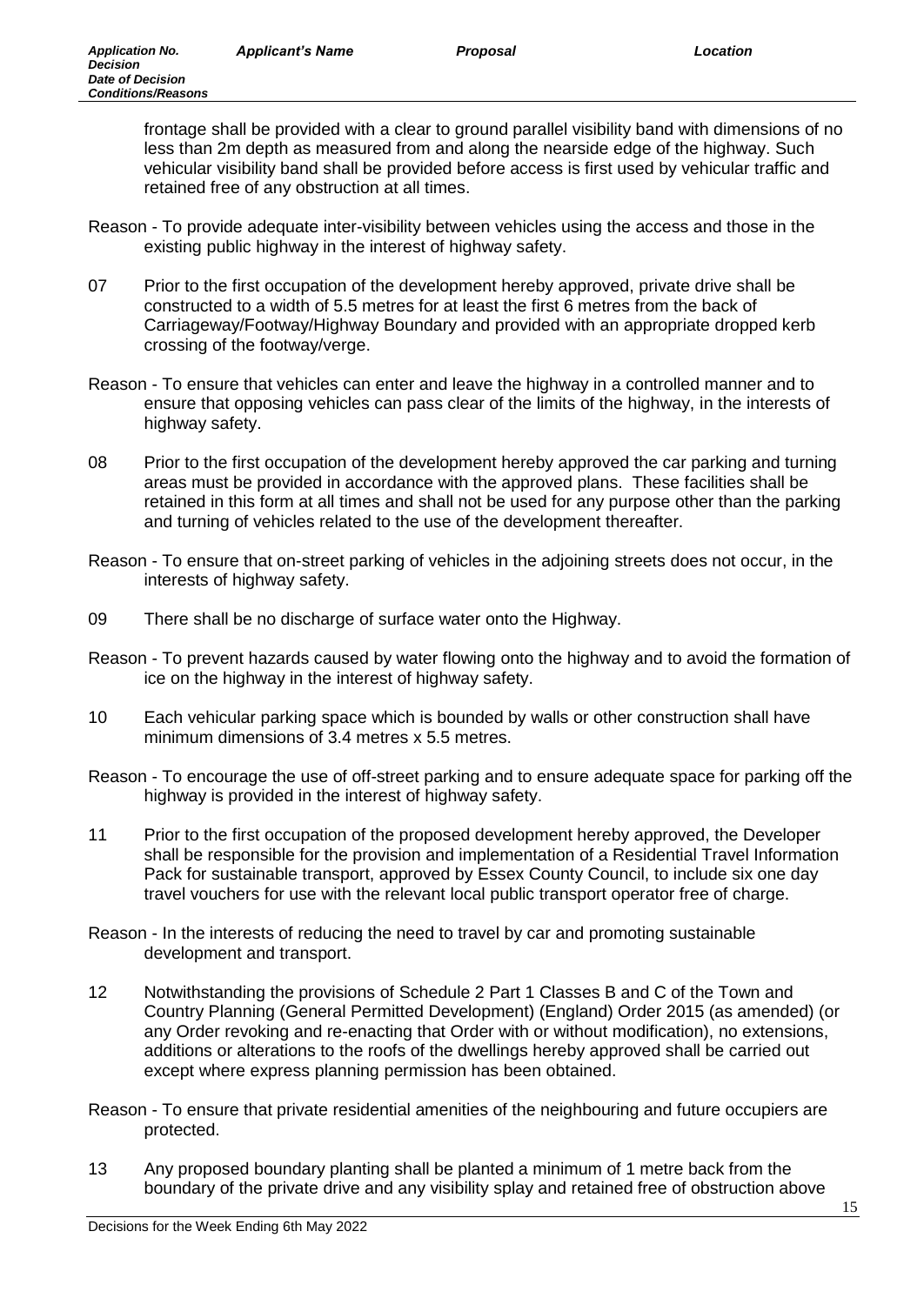600mm at all times.

- Reason To ensure that the future outward growth of the planting does not encroach upon the highway or interfere with the passage of users of the highway, to preserve the integrity of the highway and in the interests of highway safety.
- 14 Each dwelling shall be provided with an electric vehicle charging point. The charging point shall be provided prior to occupation of each such dwelling.
- Reason In the interests of sustainability and to accord with the requirements of Paragraph 112 e) of the Framework (2021) which states that applications for development should be designed to enable charging of plug-in and other ultra-low emission vehicles in safe, accessible and convenient locations.
- 15 Prior to the first occupation of the development hereby approved, a landscape contractual arrangement must be in place to ensure the maintenance of all public soft landscaped areas on behalf of the residents of the new dwellings for the lifetime of the development.
- Reason To ensure appropriate maintenance of the approved landscaping scheme, in the interests of visual amenity, the quality of the development and the character of the area.
- 16 Prior to the first occupation of the development hereby approved, a detailed Maintenance and Management Plan/Scheme for the implemented drainage must be in place to protect the longevity of the scheme's drainage infrastructure and shall be operational for the lifetime of the development.

Reason - To protect the site and the future occupiers from an increased risk of flooding.

- 17 The public's rights and ease of passage over public footpath no.40 (Frinton and Walton -164) to the rear of the plot shall be maintained free and unobstructed at all times.
- Reason To ensure the continued safe passage of the public on the definitive right of way and accessibility.

| 22/00133/FUL    | Mr Russell         | Proposed minor external | <b>New Walton Pier</b>    |
|-----------------|--------------------|-------------------------|---------------------------|
| Approval - Full | Bolesworth -       | alteration including    | Pier Approach             |
| 06.05.2022      | <b>Walton Pier</b> | construction of a new   | <b>Walton On The Naze</b> |
| Delegated       | Limited            | rear extension.         | Essex                     |
| Decision        |                    |                         | CO14 8ES                  |

- 01 The development hereby permitted shall be begun before the expiration of three years from the date of this permission.
- Reason To comply with the requirements of Section 91 of the Town and Country Planning Act 1990, as amended by the Planning and Compulsory Purchase Act 2004.
- 02 The development hereby permitted shall be carried out in accordance with the following approved plans:
- Drawing Numbers 3101-P-01, 3101-P-02 Rev A, 3101-P-401 Rev C, 3101-P-402 Rev C, 3101-P-403 Rev C, 3101-P-404 Rev C, 3101-P-405 Rev C, 3101-P-406 Rev C, 3101-P-407 Rev C, 3101- L-101, 3101-L-102, 3101-L-103, and the document titled 'Design and Access Statement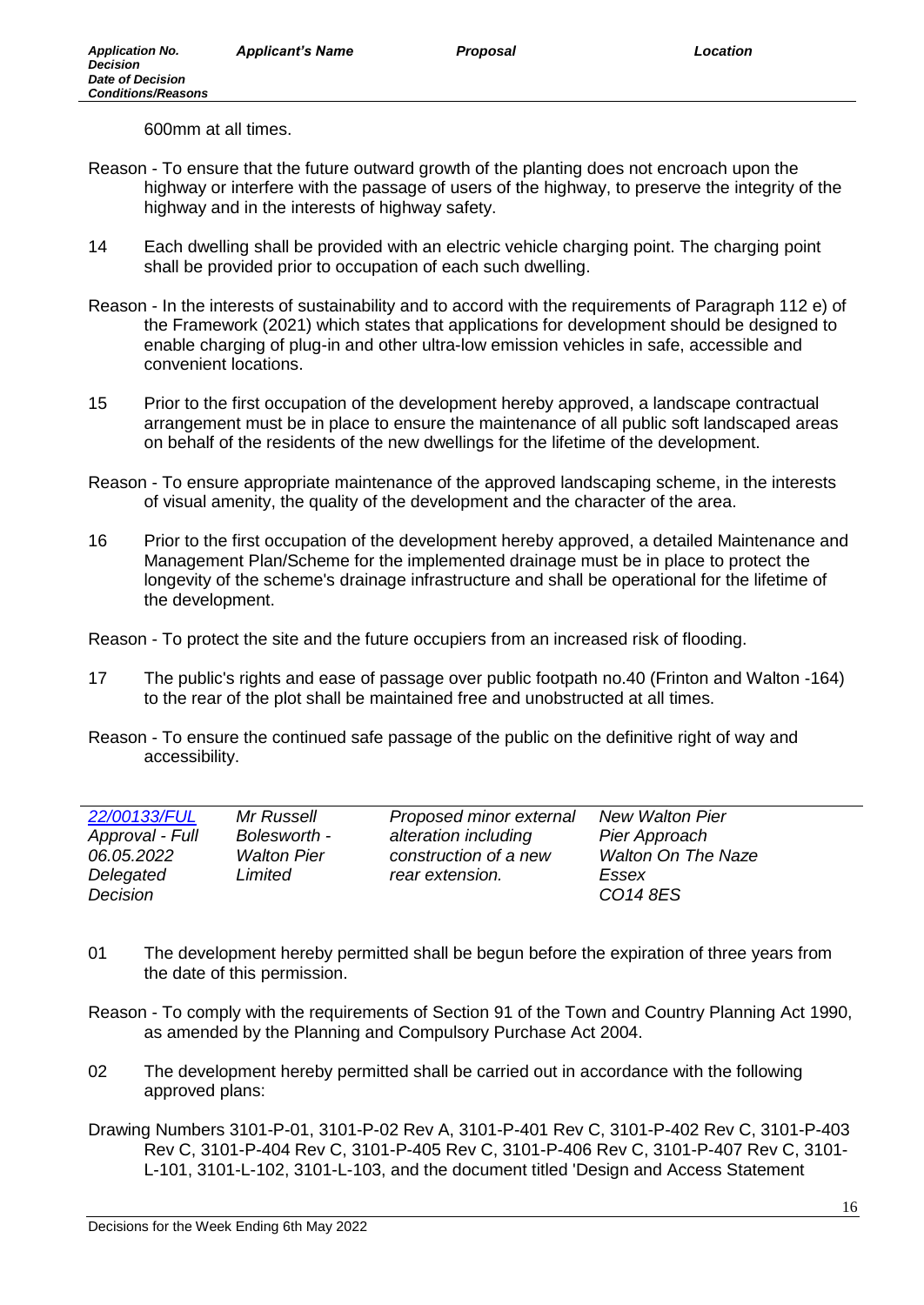Incorporating Heritage Statement'.

Reason - For the avoidance of doubt and in the interests of proper planning.

| 22/00430/FULH   | Mr Stephen | Proposed erection of a  | 5 Sycamore Way     |
|-----------------|------------|-------------------------|--------------------|
| H               | Mariner    | single storey rear      | <b>Kirby Cross</b> |
| Approval - Full |            | extension with glazed   | Frinton On Sea     |
| 03.05.2022      |            | roof lantern (following | Essex              |
|                 |            | demolition of           | CO13 0QW           |
|                 |            | conservatory).          |                    |

- 01 The development hereby permitted shall be begun before the expiration of three years from the date of this permission.
- Reason To comply with the requirements of Section 91 of the Town and Country Planning Act 1990, as amended by the Planning and Compulsory Purchase Act 2004.
- 02 The development hereby permitted shall be carried out in accordance with the following approved plan; Drawing No. 01 A

Reason - For the avoidance of doubt and in the interests of proper planning.

|                     | 22/00511/HHPN Mr Kevin Gregory | Erection of single storey | 4 Modlen Road             |
|---------------------|--------------------------------|---------------------------|---------------------------|
| <u>OT</u>           |                                | flat roof rear extension, | <b>Walton On The Naze</b> |
| <b>HHPN - Prior</b> |                                | 5m in depth with an       | Essex                     |
| <b>Approval Not</b> |                                | overall height of 3.5m.   | CO14 8SZ                  |
| Required            |                                | Amendment to              |                           |
| 05.05.2022          |                                | 22/00189/HHPNOT.          |                           |

01 Application Form - Scanned 31 March 2022 Block Plan- Scanned 21 March 2022 Proposed and Existing Floor Plans and Elevations - Scanned 21 March 2022

| 22/00577/TCA    | Mr Malcolm | 1 No. Oak - lop and    | <b>Annes Cottage</b> |
|-----------------|------------|------------------------|----------------------|
| Approval - Full | Graham     | prune due to excessive | <b>Church Lane</b>   |
| 04.05.2022      |            | shading.               | <b>Great Holland</b> |
| Delegated       |            |                        | Frinton On Sea       |
| Decision        |            |                        | Essex                |
|                 |            |                        | CO13 0JS             |

## **Great Bentley Parish Council**

*No determinations*

**Great Bromley Parish Council** 

## *No determinations*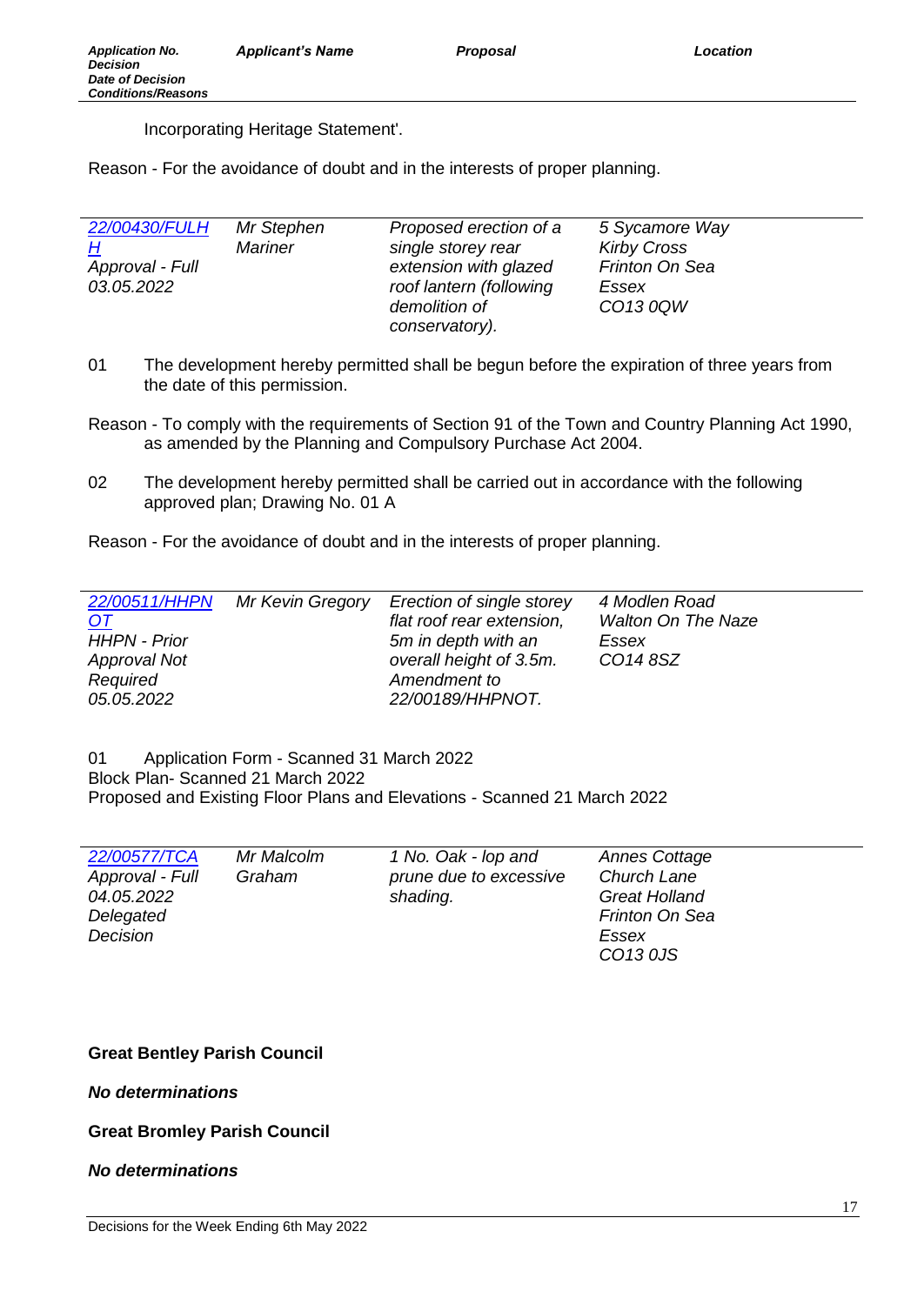# **Great Oakley Parish Council**

## *No determinations*

# **Harwich Town Council**

| 21/01997/FUL      | Mr D Baldwin -        | Proposed erection of 4   | Land at The Corner of Fronks |
|-------------------|-----------------------|--------------------------|------------------------------|
| Refusal - Full    | <b>Friendly Homes</b> | No affordable dwellings. | Road and Beach Road          |
| <i>05.05.2022</i> | Ltd                   |                          | <b>Fronks Road</b>           |
| Delegated         |                       |                          | Dovercourt                   |
| Decision          |                       |                          | Essex                        |
|                   |                       |                          | CO12 3RN                     |

- 01 Paragraph 127 of the National Planning Policy Framework 2021 (NPPF) requires that developments are sympathetic to local character and maintain a strong sense of place. Policy SP7 of Section 1 of the adopted Tendring District Council Local Plan 2013-33 and Beyond seeks high standards of design which respond positively to local character and context. Policies SPL3 and LP4 of Section 2 of the adopted Local Plan require that developments deliver new dwellings that are designed to high standards which together with a wellconsidered site layout, create a unique sense of place.
- Paragraphs 189 208 of the NPPF outlines policies relating to the historic environment and the key role it plays in the Government's definition of sustainable development, recognising that heritage assets are an irreplaceable resource and should be conserved in a manner appropriate to their significance, including any contribution made by their setting. Policy PPL 9 of the adopted Local Plan states that new development affecting a listed building or its setting, will only be permitted where it will protect the special architectural or historic interest, its character, appearance and fabric.
- The development fails to make a positive contribution to local character and distinctiveness and does not secure opportunities to enhance or better reveal the significance of the identified heritage assets, contrary to paragraphs 197 (c) and 206 of the NPPF. The construction of the proposed new dwellings will permanently change the general character of the site and the use of land. The proposed development will sever and interrupt the visual connection and important relationship between the Grade II Listed Trinity Cottages and the Donkey House resulting in a significant impact on the designated assets, their setting and group historical value. The development will enclose the important open and spacious character of the site and partially block views of the important principal side elevation of the cottages. The setback, siting and narrow proportions of the dwellings fails to respond to the character of Trinity Cottages or the existing pattern of development along Fronks Road. The proposed parking areas located to the rear will see a demonstrably harmful impact upon the setting of the Donkey House from the loss of greenery, excessive hardstanding, boundary fencing and overall resultant change in character. Furthermore, due to lack of information, the application fails to demonstrate how the Donkey House can be appropriately developed as a cycle store.
- 02 2 Paragraph 130 (f) of the National Planning Policy Framework 2021 (NPPF) states that planning should always seek to secure a good standard of amenity for all existing and future occupants. Policy SP7 of Section 1 of the adopted Tendring District Local Plan 2013-33 and Beyond requires that the amenity of existing and future residents is protected. Adopted Local Plan Section 2 Policy SPL 3 Part C seeks to ensure that development will not have a materially damaging impact on the amenities of the occupiers of nearby properties. Adopted Local Plan Section 2 Policy LP4 seeks to minimise the opportunities for crime and anti-social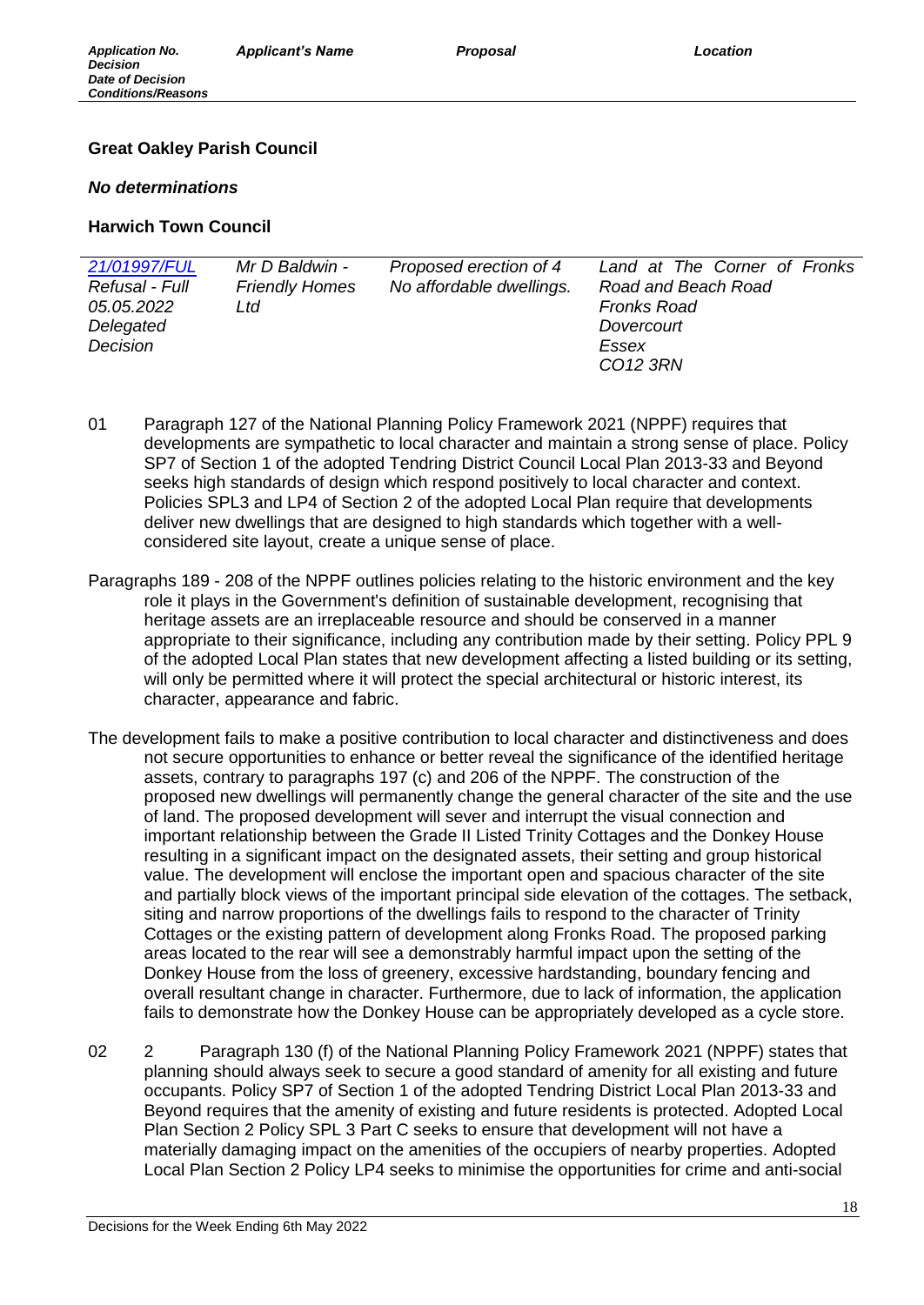behaviour by ensuring good surveillance and clear definition between public and private spaces.

- The proposed dwellings will extend the full length of the westerly aspect of the small private amenity space of No. 41. The depth, height and siting of the development will result in a prominent and oppressive relationship with No. 41 presenting a significant loss of outlook and afternoon sunlight. This overbearing relationship together with the density of development and associated parking areas results in an intensity of activity close to the windows and private amenity space being significantly harmful to the use of the garden area currently enjoyed by the occupiers of No. 41.
- The proposed parking area is contrary to Policy LP4 due to the impractical relationship and poor connectivity with the proposed dwellings.
- Additionally, the intensified use of the existing access by the traffic associated with a further 4 dwellings together with the location of the proposed parking and turning areas directly adjacent to number 1 Beach Road, would result in a harmful level of noise and disturbance to the detriment of the occupier's residential amenities.
- For these reasons, the development fails to secure a good standard of amenity for existing and future occupants contrary to the above-mentioned national and local plan policies.

| 22/00090/LBC<br>Mr Andrew Wells<br>Refusal - Listed<br>- Harwich Town<br><b>Building Consent Council</b><br>04.05.2022<br>Delegated<br>Decision | Proposed installation of<br>1no. new pendant light in<br>building lobby. | <b>The Guildhall</b><br><b>11 Church Street</b><br>Harwich<br>Essex<br>CO <sub>12</sub> 3DS |
|-------------------------------------------------------------------------------------------------------------------------------------------------|--------------------------------------------------------------------------|---------------------------------------------------------------------------------------------|
|-------------------------------------------------------------------------------------------------------------------------------------------------|--------------------------------------------------------------------------|---------------------------------------------------------------------------------------------|

01 Section 66(1) of the Planning (Listed Buildings and Conservation Areas) Act imposes a statutory duty on the Local Planning Authority to have special regard to the desirability of preserving a listed building or its setting or any features of special architectural or historic interest.

Paragraph 199 of the Framework states that when considering the impact of a proposed development on the significance of a designated heritage asset, great weight should be given to the assets conservation. This is irrespective of whether any potential harm amounts to substantial harm, totally loss or less than substantial harm to its significance. Paragraph 200 of the Framework states that any harm to, or loss of, the significance of a designated heritage asset should require clear and convincing justification. Paragraph 202 of the Framework adds that where a development proposal will lead to less than substantial harm to the significance of a designated heritage asset, this harm should be weighed against the public benefits of the proposal, including securing its optimum viable use.

Paragraph 194 of the National Planning Policy Framework ("the Framework") requires applicants to describe the significance of any heritage assets affected. This requirement is reflected by Policy PPL9 of the Tendring District Council Local Plan 2013-2033. The policy also confirms that the development should be of a scale, design and use that respects the listed building and its setting.

The proposal includes the use of white PVC box trunking to the underside of the ceiling. Although this system has already being used in the past to upgrade the fire alarm system, this is considered to be an unsympathetic addition to the historic asset. Any trunking in this historic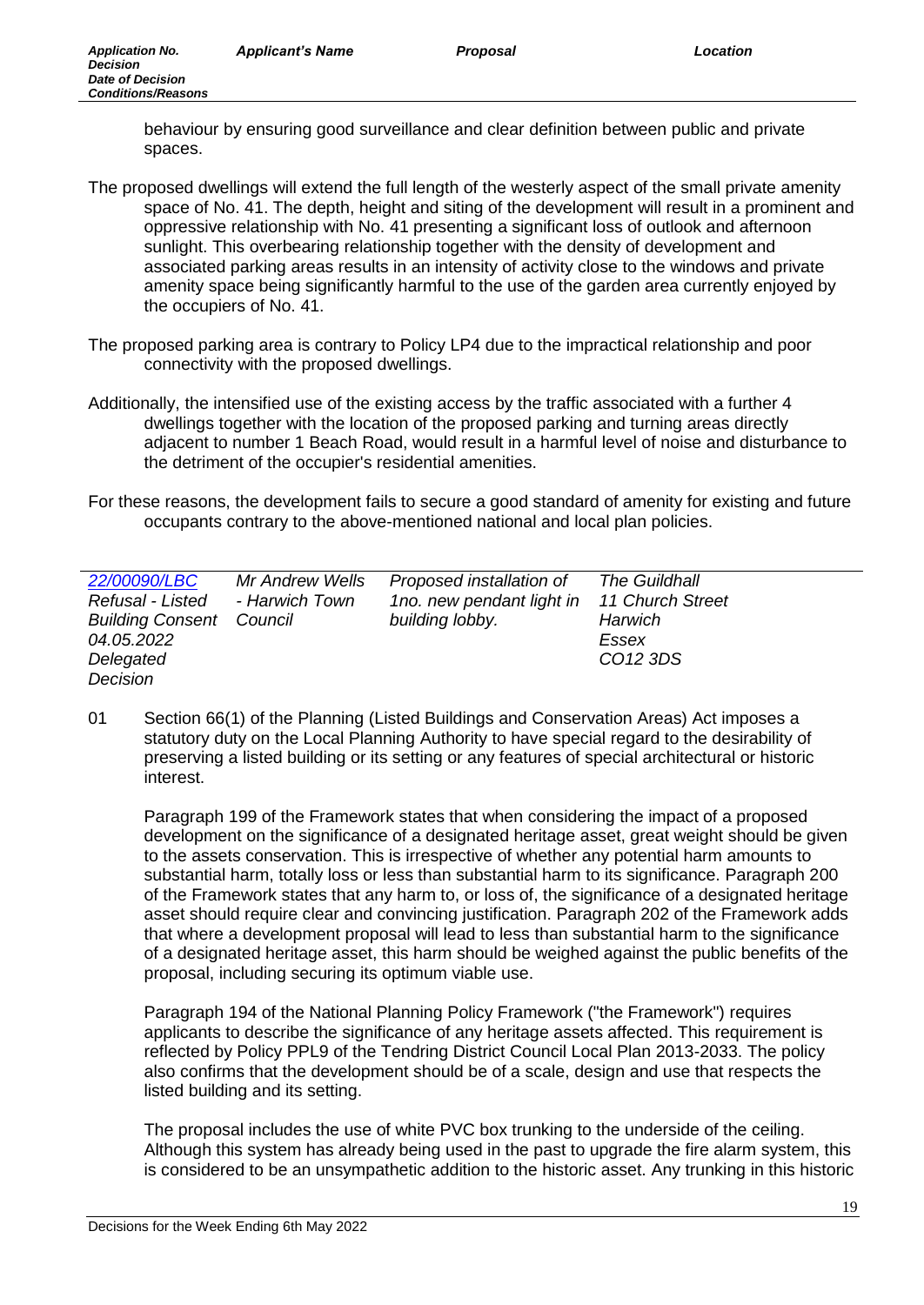| 22/00320/FULH   | Mr David Watkins Proposed vehicle |                         | 105 Fronks Road      |
|-----------------|-----------------------------------|-------------------------|----------------------|
| H               |                                   | crossing to include 4No | Dovercourt           |
| Approval - Full |                                   | dropped kerbs and 2No   | Harwich              |
| 04.05.2022      |                                   | ramp kerbs.             | Essex                |
| Delegated       |                                   |                         | CO <sub>12</sub> 4EG |
| Decision        |                                   |                         |                      |

- 01 The development hereby permitted shall be begun before the expiration of three years from the date of this permission.
- Reason To comply with the requirements of Section 91 of the Town and Country Planning Act 1990, as amended by the Planning and Compulsory Purchase Act 2004.
- 02 The development hereby permitted shall be carried out in accordance with the following approved plan:

Block Plan (1:500) - Scanned 14th March 2022

Reason - For the avoidance of doubt and in the interests of proper planning.

- 03 The vehicular access shall be constructed at right angles to the highway boundary and to the existing carriageway. The width of the access at its junction with the highway shall not be less than 3 metres, shall be retained at that width for 6 metres within the site and shall be provided with an appropriate dropped kerb vehicular crossing of the footway.
- Reason To ensure that vehicles can enter and leave the highway in a controlled manner in the interest of highway safety.
- 04 No unbound material shall be used in the surface treatment of the vehicular access within 6 metres of the highway boundary.

Reason: To avoid displacement of loose material onto the highway in the interests of highway safety.

| 22/00349/FULH   | Mr and Mrs | Proposed two storey side 15 Richmond Crescent |                      |
|-----------------|------------|-----------------------------------------------|----------------------|
| H               | Semple     | extension to form study                       | Dovercourt           |
| Approval - Full |            | and bedroom. First floor                      | Harwich              |
| 03.05.2022      |            | extension to existing                         | Essex                |
|                 |            | bedroom and creation of                       | CO <sub>12</sub> 3TP |
|                 |            | bath/WC.                                      |                      |

01 The development hereby permitted shall be begun before the expiration of three years from the date of this permission.

Reason - To comply with the requirements of Section 91 of the Town and Country Planning Act 1990,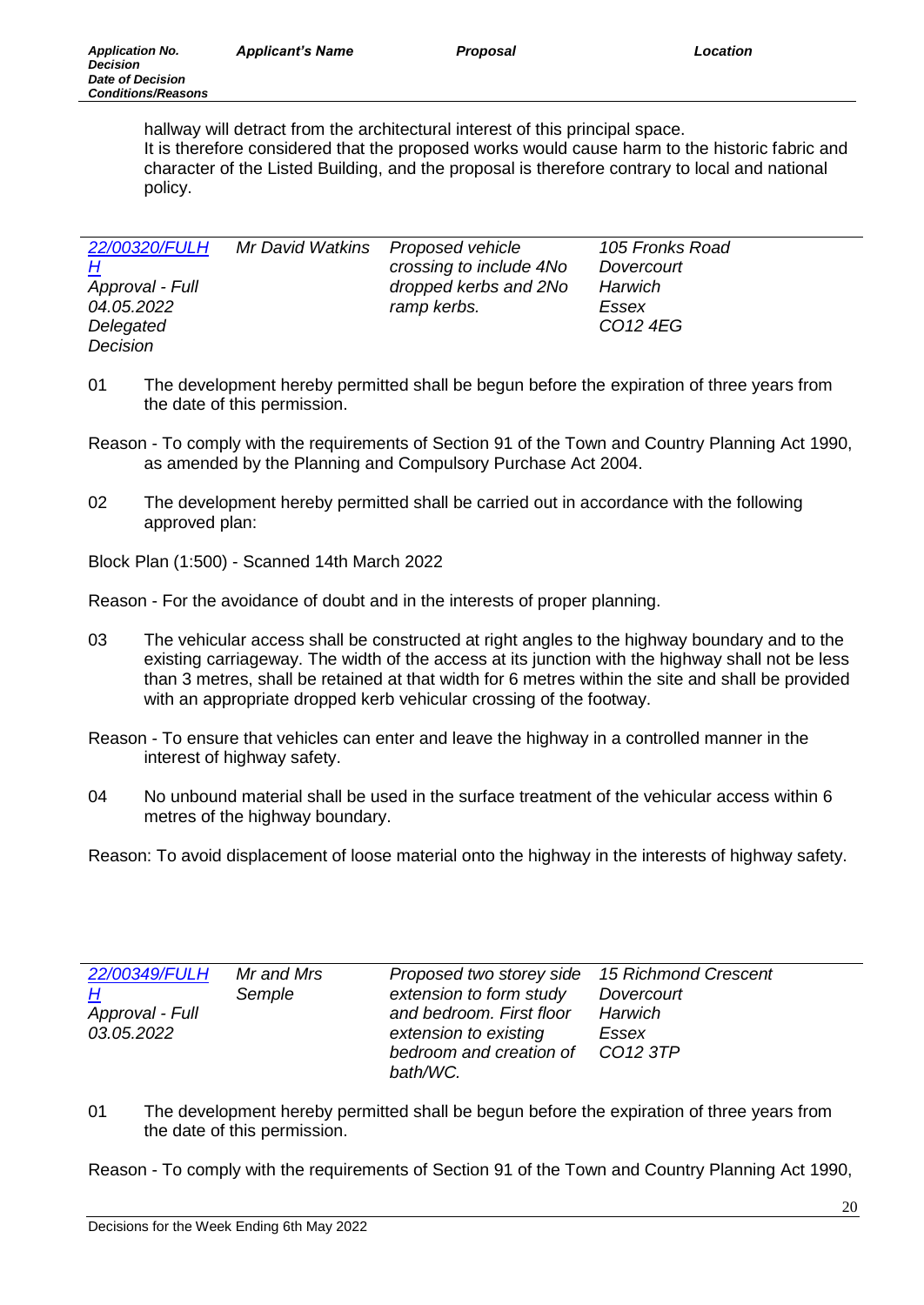as amended by the Planning and Compulsory Purchase Act 2004.

02 The development hereby permitted shall be carried out in accordance with the following approved plan; Drawing No. 15/RCD/2

Reason - For the avoidance of doubt and in the interests of proper planning.

| 22/00435/FULH   | Mrs Gemma | Proposed two storey rear | 39 Parkeston Road    |
|-----------------|-----------|--------------------------|----------------------|
| H               | Smith     | extension. (Variation of | Dovercourt           |
| Approval - Full |           | application              | Harwich              |
| 04.05.2022      |           | 21/01498/FULHH).         | Essex                |
| Delegated       |           |                          | CO <sub>12</sub> 4HF |
| Decision        |           |                          |                      |

- 01 The development hereby permitted shall be begun before the expiration of three years from the date of this permission.
- Reason To comply with the requirements of Section 91 of the Town and Country Planning Act 1990, as amended by the Planning and Compulsory Purchase Act 2004.
- 02 The development hereby permitted shall be carried out in accordance with the following approved plan 1683 and 1683A.

Reason - For the avoidance of doubt and in the interests of proper planning.

03 Notwithstanding the provisions of Article 3, Schedule 2, Part 1 of the Town and Country Planning (General Permitted Development) Order 2015 (or any Order revoking and reenacting that Order with or without modification), the new windows to the first floor side elevations of the proposal and existing house, apart from the high level window, shall be glazed in obscure glass before the development hereby permitted is first occupied and shall thereafter be permanently retained in this approved form.

Reason - To protect the privacy and amenities of the occupiers of adjoining property.

**Lawford Parish Council**  *No determinations* **Little Bentley Parish Council**  *No determinations* **Little Bromley Parish Council**  *No determinations* **Little Clacton Parish Council**  *No determinations* **Little Oakley Parish Council**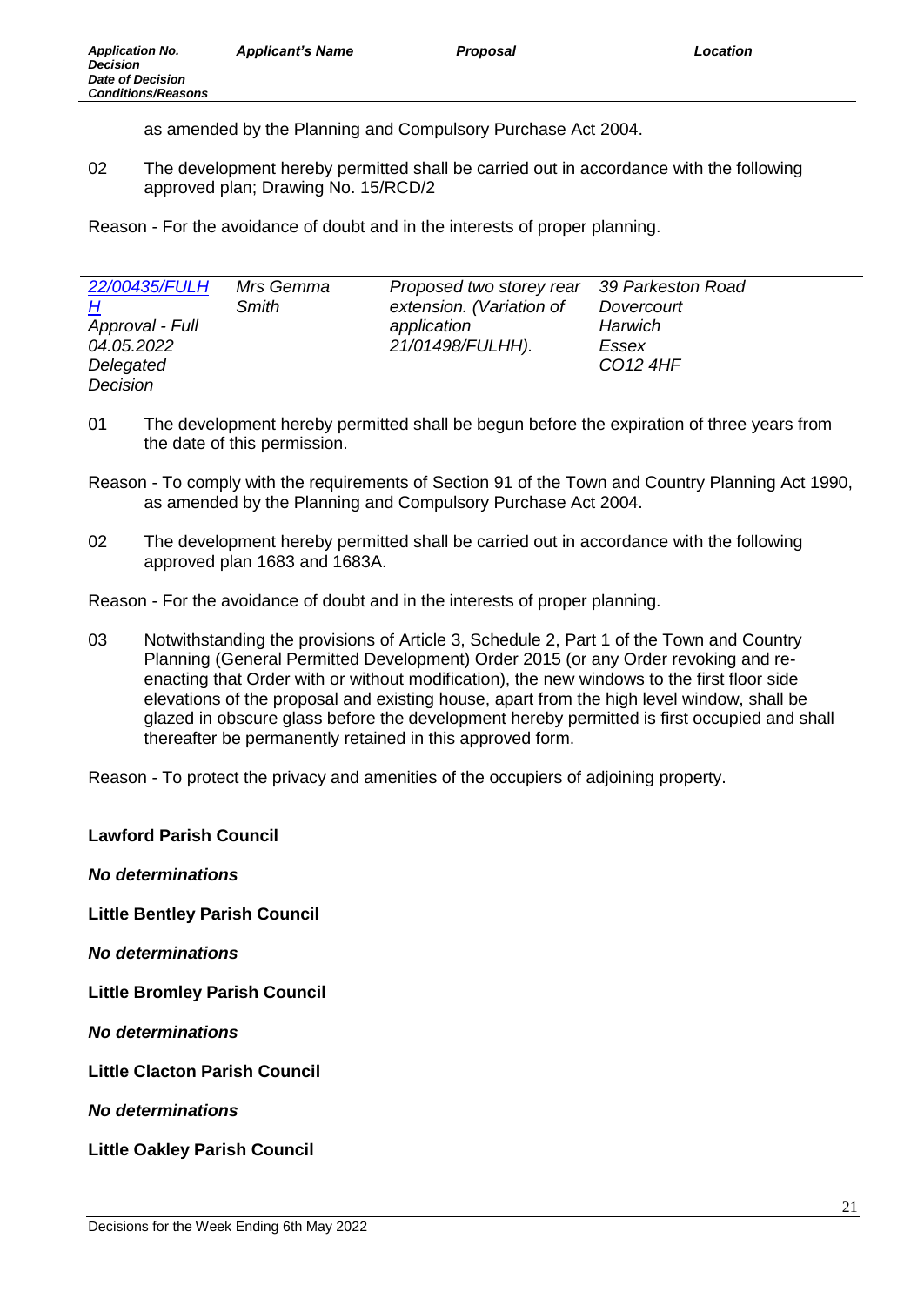# *No determinations*

# **Manningtree Town Council**

| 22/00516/LBDIS | Dr and Mrs Bettle | Discharge of condition 4 | 18 High Street |
|----------------|-------------------|--------------------------|----------------|
| $\overline{C}$ |                   | (Materials) of approved  | Manningtree    |
| Approval -     |                   | application              | Essex          |
| Discharge of   |                   | 19/00317/LBC.            | CO11 1AD       |
| Condition      |                   |                          |                |
| 03.05.2022     |                   |                          |                |
| Delegated      |                   |                          |                |
| Decision       |                   |                          |                |

# **Mistley Parish Council**

| 22/00575/TCA    | Mr Robin Mills -       | 3 No. Oak - Crown Lift. | <b>Welcome Home Field</b>   |
|-----------------|------------------------|-------------------------|-----------------------------|
| Approval - Full | <b>Mistley Cricket</b> |                         | <b>Mistley Cricket Club</b> |
| 04.05.2022      | Club                   |                         | New Road                    |
| Delegated       |                        |                         | Mistley                     |
| Decision        |                        |                         | Essex                       |
|                 |                        |                         | CO <sub>11</sub> 1ER        |

## **Ramsey & Parkeston Parish Council**

|                | 22/00581/AGRIC Mr Charles Hutley | Proposed erection of     | Home Farm            |
|----------------|----------------------------------|--------------------------|----------------------|
| Determination  |                                  | agricultural steel frame | <b>Wrabness Road</b> |
| prior approval |                                  | building for storage of  | Ramsey               |
| not regred     |                                  | grain and machinery.     | Harwich              |
| 04.05.2022     |                                  |                          | Essex                |
| Delegated      |                                  |                          | CO <sub>12</sub> 5NH |
| Decision       |                                  |                          |                      |

- 01 The development must not begin before the receipt by the applicant from the local planning authority of a written notice of their determination that such prior approval is not required.
- 02 The development must, except to the extent that the local planning authority otherwise agree in writing, be carried out where prior approval is not required, in accordance with the details submitted with the application.
- 03 The development must be carried out where approval has been given by the local planning authority, within a period of 5 years from the date on which approval was given.

## **St Osyth Parish Council**

## *No determinations*

## **Tendring Parish Council**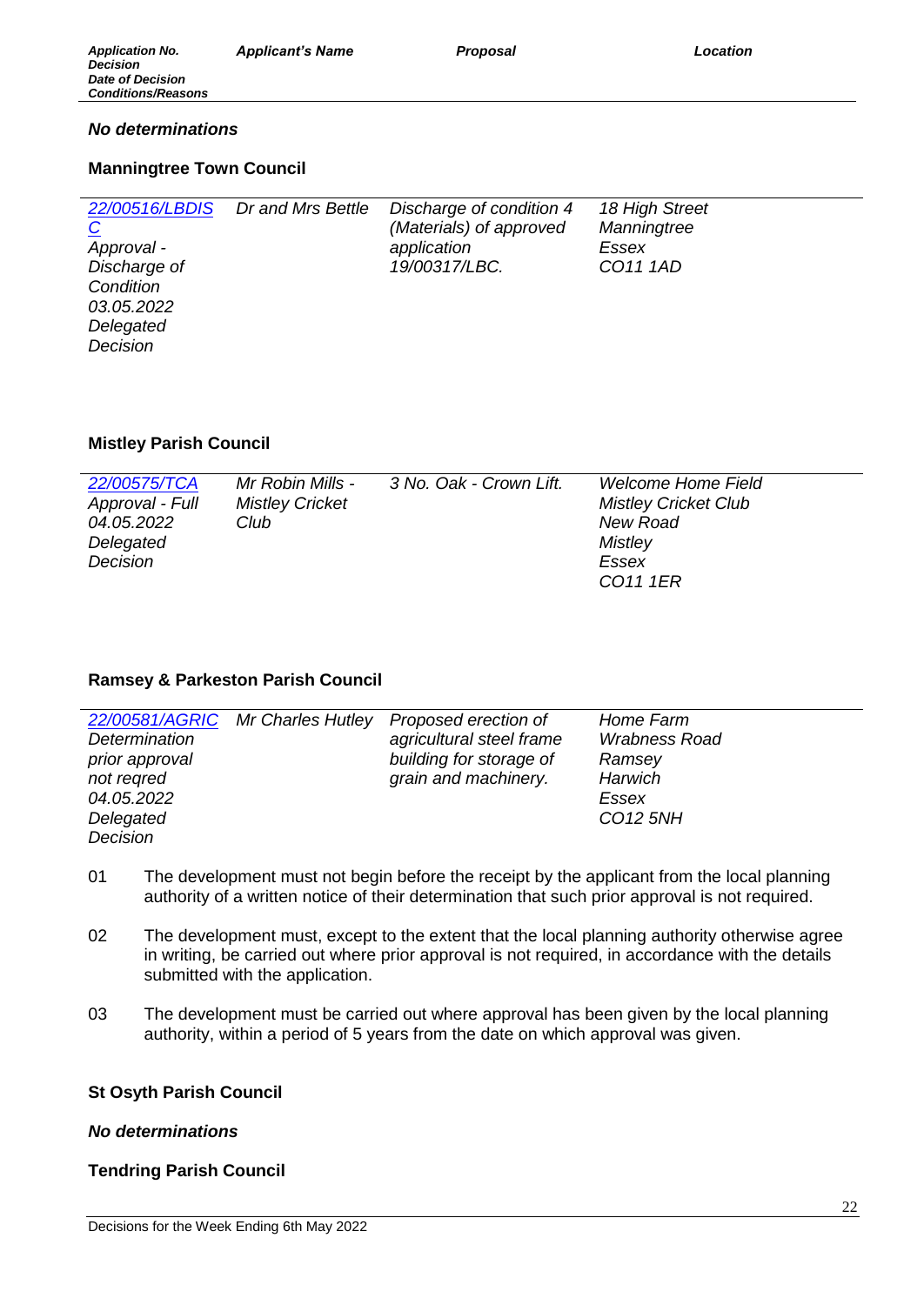# *No determinations*

**Thorpe-le-Soken Parish Council** 

## *No determinations*

**Thorrington Parish Council** 

#### *No determinations*

## **Weeley Parish Council**

| 22/00299/FUL   | Harry Wenden,    | Proposed one detached | <b>Weeley House</b>  |
|----------------|------------------|-----------------------|----------------------|
| Refusal - Full | Emily Crave,     | house.                | 70 The Street        |
| 04.05.2022     | Hannah Craven    |                       | Weeley               |
| Delegated      | and John Philips |                       | Clacton On Sea       |
| Decision       |                  |                       | Essex                |
|                |                  |                       | CO <sub>16</sub> 9HJ |

01 Paragraph 130 of the National Planning Policy Framework states that developments are visually attractive as a result of good architecture, are sympathetic to local character, and establish or maintain a strong sense of place.

Adopted Policy SP7 of the 2013-33 Local Plan seeks high standards of urban and architectural design which responds positively to local character and context. Policies SPL3 and LP4 of Section 2 of the 2013-33 Local Plan also require, amongst other things, that developments deliver new dwellings that are designed to high standards and which, together with a well-considered site layout, create a unique sense of place. Paragraph 130 of the Framework requires that developments are visually attractive as a result of good architecture, are sympathetic to local character, and establish or maintain a strong sense of place. Furthermore, Policy PPL3 of Section 2 of the Tendring District Local Plan 2013-2033 and Beyond seek to ensure that development is appropriate in its locality and does not harm the appearance of the landscape.

The development would take direct access from and front onto the B1441 (Weeley Bypass). Within paragraph 5 of relevant appeal decision reference APP/P1560/W/17/3192362, the appointed Planning Inspector states that 'I understand that The Street is characterised by frontage development. There are cul de sacs and other roads from it which also contain frontage buildings. By contrast the appeal site would be formed from part of the rear garden of Weeley House. This would give it a frontage to the Weeley bypass (B1441). There are no other plots where dwellings that front onto the bypass. The character of the area is rear garden fences and footpath and verge associated with the road'. Furthermore the Inspector state 'I appreciate that the rear of the houses are glimpsed but there is not a strong road frontage of dwellings'. The Inspector ultimately concluded that the proposal 'would not have any physical or visual affinity with the existing character and would appear out of place. This is not something that landscaping would change'.

It is noted that the appeal decision refers to two new dwellings however the siting and access remains in a similar position to the current live application which also fronts Weeley Bypass as such, these elements are the similar to the appeal scheme and therefore comparable. The scheme will remain at odds with the character of the area as it would not have any physical or visual affinity with the existing character and would continue to appear out of place.